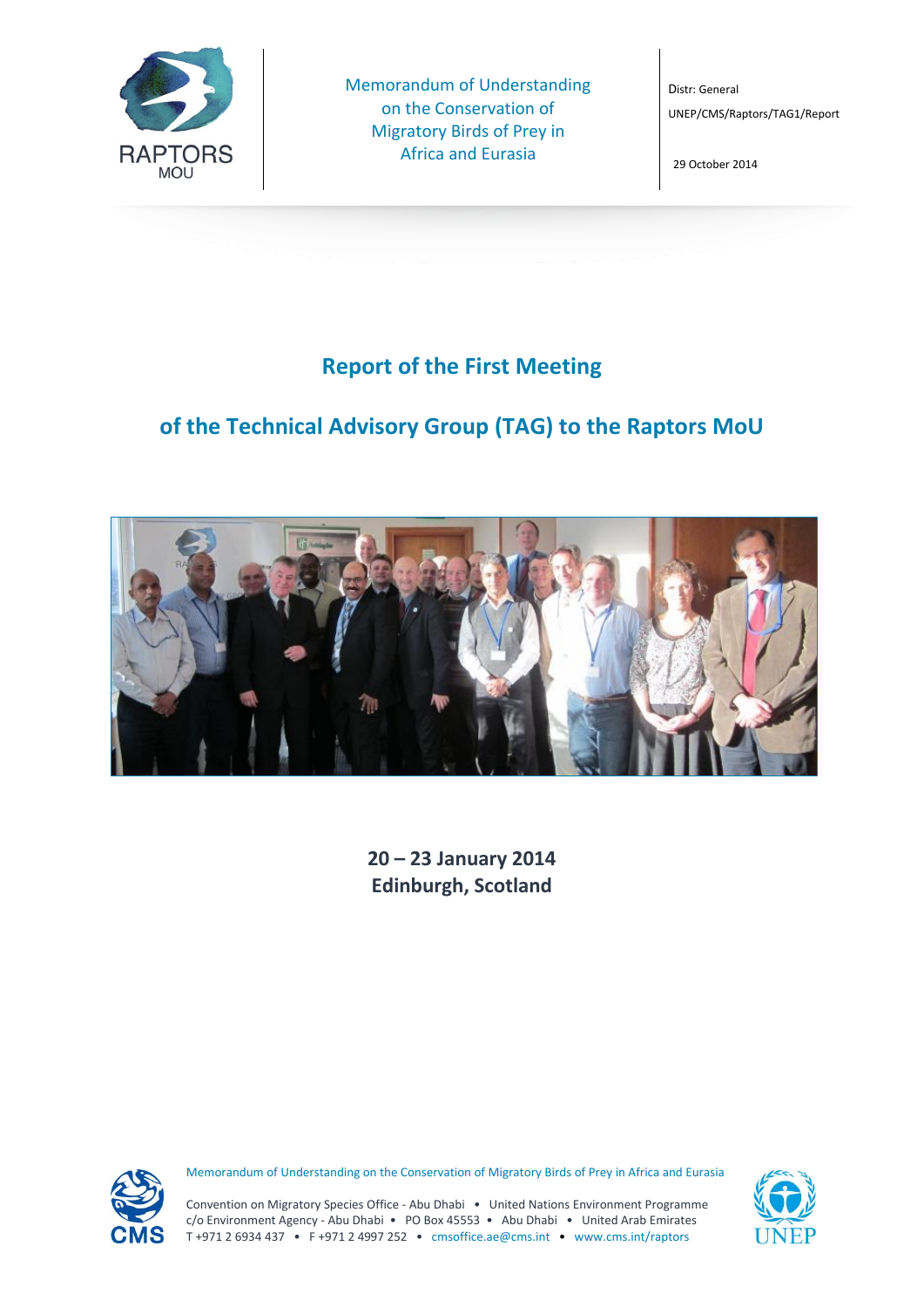## **Table of Contents**

| 6.4 Activity 4: Raise Awareness of Problems Faced by Birds of Prey and Measures Needed to        |
|--------------------------------------------------------------------------------------------------|
|                                                                                                  |
|                                                                                                  |
| 6.5 Activity 5: Guidance - Monitor Bird of Prey Populations, Carry Out Conservation Research and |
|                                                                                                  |
|                                                                                                  |
|                                                                                                  |
|                                                                                                  |
|                                                                                                  |
|                                                                                                  |
|                                                                                                  |
|                                                                                                  |
|                                                                                                  |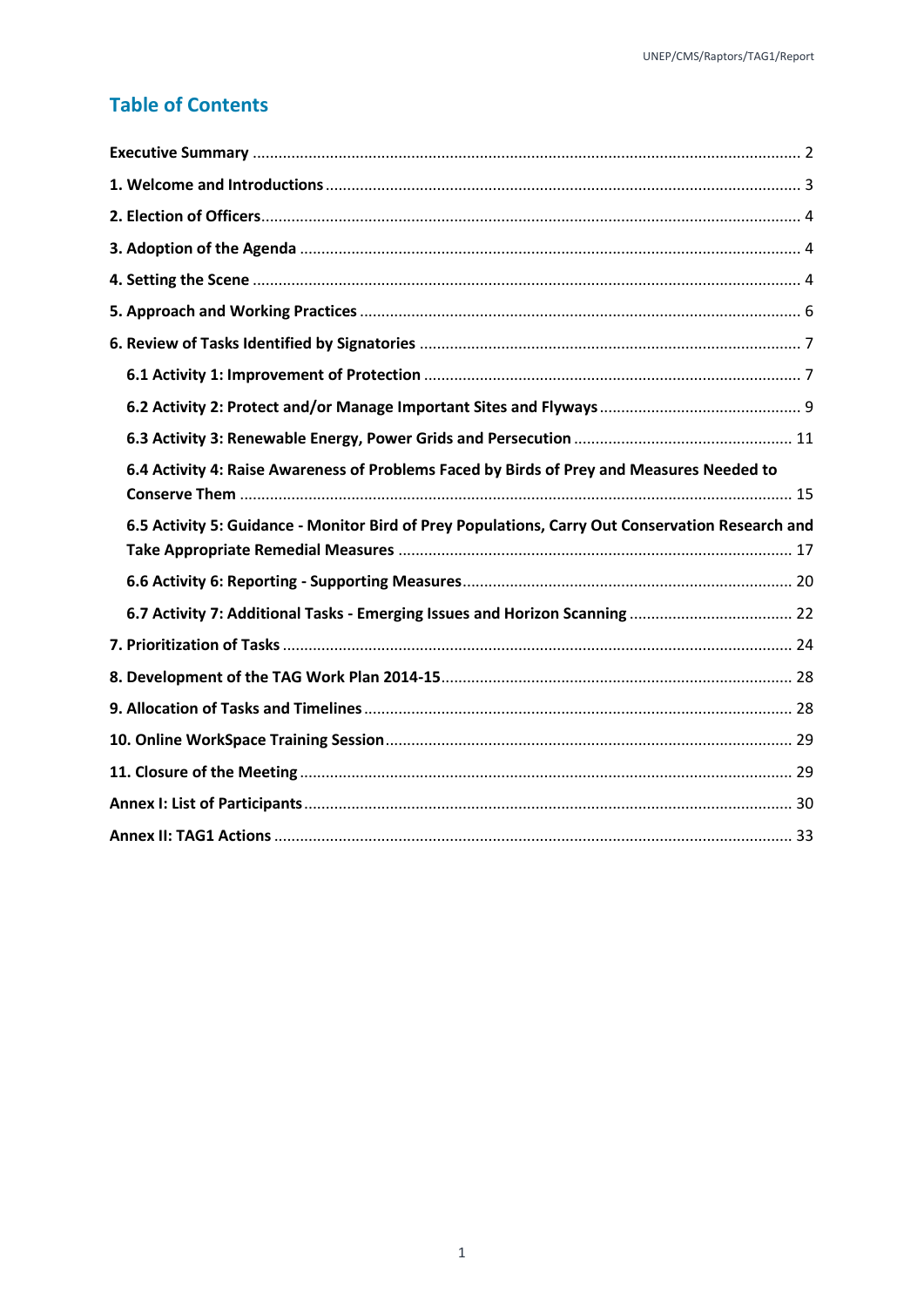#### <span id="page-2-0"></span>**Executive Summary**

Hosted in Edinburgh by the Scottish Government, with support from the Department for Environment, Food and Rural Affairs (Defra), on behalf of the UK Government, the First Meeting of the Technical Advisory Group (TAG) to the CMS Raptors MoU brought together thirteen TAG members and nine observers (see Annex I for List of Participants). Professor Des Thompson (Europe Region) was elected unanimously as the Chair and likewise Dr Salim Javed (Middle East and North Africa Region) as the Vice-chair of the TAG.

During 2013, the names of nominees for the TAG had been submitted to the Coordinating Unit by Signatories to the Raptors MoU. A selection process, overseen by Mr Bradnee Chambers, CMS Executive Secretary, had been carried out in line with the procedure agreed at the 1st Meeting of Signatories (MoS1), held in December 2012. The outcome was an interim TAG consisting of 10 Regional Representatives, 5 experts, and 1 scientist from BirdLife International (IUCN delegated Red List Authority on birds), which will operate until the 2nd Meeting of Signatories (MoS2) to the Raptors MoU, scheduled to be held in late 2015.

The overall purpose of the TAG is to support and assist Signatories in the effective implementation of the Raptors MoU, including: providing expert advice, information and making recommendations; analysing scientific advice and assessments and to make recommendations (particularly on the MoU Annexes); providing comments on technical proposals to amend the MoU text.; and, carrying out any other tasks referred to it by the Meetings of Signatories.

During the TAG meeting, members discussed and agreed their working practices; reviewed, prioritized and allocated the tasks delegated to TAG by the Signatories at MoS1; defined timelines; and, drafted an outline WorkPlan 2014-2015 covering seven key areas of activity, as follows:

- Activity 1 MoU: Improvement of protection
- Activity 2 Threats: Protect and/or manage important sites and flyways
- Activity 3 Threats: Power grids, renewable energy, illegal killing and poisoning
- Activity 4 Raise awareness of problems faced by raptors and measures needed to conserve them
- Activity 5 Guidance: Monitoring, conservation research and appropriate remedial measures
- Activity 6 Reporting: Supporting measures
- Activity 7 Horizon scanning and emerging issues

Eight Working Groups (WG) were formed around the key tasks, as follows:

- Improvement of Protection WG: Led by Vicky Jones
- Important Sites WG: Led by Vicky Jones
- Power Grids & Renewables WG: Led jointly by Munir Virani and Nicola Crockford
- Illegal Killing WG: Led jointly by Charles Musyoki Mutua and Nicola Crockford
- Poisoning WG: Led jointly by Vibhu Prakash and Andre Botha
- Awareness Raising WG: Led jointly by Mátyás Prommer and Andre Botha
- Monitoring & Research WG: Led jointly by Jari Valkama and David Stroud
- Reporting & Support WG: Led jointly by Øystein Størkersen, Salim Javed and Des Thompson

Twenty six key actions emerged from the meeting and are listed in Annex II.

Finally, TAG members underwent a training session on using the Raptors MoU online WorkSpace; an electronic tool that will form a platform for their intersessional work. It was agreed that the Second Meeting of TAG should be scheduled to take place in the first quarter of 2015.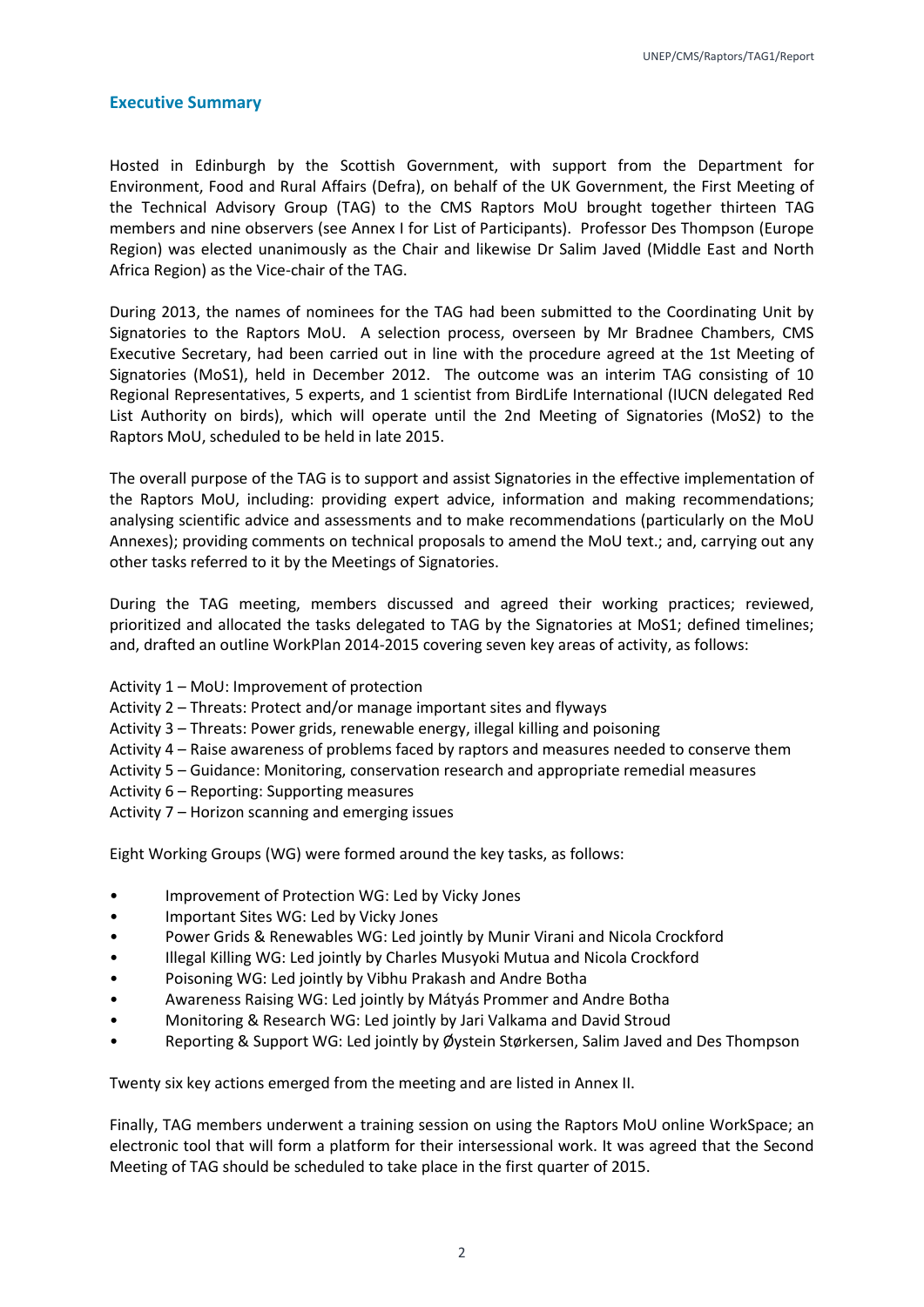## <span id="page-3-0"></span>**1. Welcome and Introductions**

1. Nick P. Williams (Programme Officer, CMS Raptors MoU) called upon Hugh Dignon, the representative of the Scottish Government to open the meeting.

2. Mr Dignon said that Scotland was rightly proud of its role in the original elaboration of the MoU and was pleased to be able to host the first meeting of the Technical Advisory Group (TAG). The conservation of raptors constituted a major element of Scotland's biodiversity work, both on the part of the Government and its agencies and the voluntary sector, with significant contributions being made by the Royal Society for the Protection of Birds (RSPB) and the British Trust for Ornithology (BTO) among others. Some successes had been achieved with the reintroduction of the White-tailed Sea-eagle (*Haliaeetus albicilla*) and Red Kite (*Milvus milvus*). Problems persisted with illegal persecution in part because of conflicts with game bird managers and livestock farmers. The Scottish Government, Scottish Natural Heritage (SNH) and the police were working together to combat wildlife crime, with more robust legislation and stronger enforcement. Wildlife watching was a key sector of the tourism industry and there was deep public support for nature conservation. A recent public vote led to the recognition of the Golden eagle (*Aquila chrysaetos*) as Scotland's most popular animal.

3. Mr Williams expressed his thanks to Mr Dignon and Professor Des Thompson of Scottish Natural Heritage for their support and hosting of the meeting. The UK Government had also assisted financially through the Department for Environment, Food and Rural Affairs (Defra).

4. A video message from Bradnee Chambers (CMS Executive Secretary) was played to the meeting. In his message, Mr Chambers recognized the importance of the Raptors MoU as a part of the CMS Family and the necessity of basing decisions on the best science available.

5. The first meeting of the TAG was an important new step for the Raptors MoU. There was no provision for establishing an advisory body in the text of the MoU but it had become apparent that the Coordinating Unit alone could not provide Signatories with the technical support that they needed. Members of the TAG now had the opportunity to meet face to face and to liaise with a number of key observers. They could also exchange information and would have the benefit of a live demonstration of the online workspace, an initiative that had been developed by the African-Eurasian Waterbird Agreement (AEWA) and was now being shared throughout the CMS Family, including the Raptors MoU.

6. Stuart Housden (Director, RSPB Scotland) was introduced. He leads a team of 300 staff in Scotland responsible for managing thousands of hectares of land. He gave a presentation setting out some of the challenges faced by his organization and the status of some key species in Scotland. Conservationists had a reasonably clear idea of the migration behaviour of raptors in Scotland with authoritative books by renowned experts such as Maarten Bijleveld and Karel Voous. It could be reliably estimated that the populations of some species were only 1 per cent of the level of 150 years ago. The main threats had been identified as bottlenecks in migration routes, renewable energy installations, climate change and extreme weather and the loss of prey and habitats to farming and development.

7. In Scotland, NGOs were ready to cooperate with the Government and its agencies and they warmly welcomed the fact that the MoU was now operating. Scottish NGOs with their international connections were often well placed to provide the Government with the data it needed. In other countries BirdLife International might be able to assist where NGOs lacked resources. In addition to its work on the ground, RSPB also lobbied Government to ensure that the case for conservation was heard amid the various conflicting interests. Across the United Kingdom, key NGOs included the BTO, the Scottish Raptor Monitoring Scheme, the Rare Bird Breeding Panel and the Scottish Ornithological Club are variously involved in surveys, monitoring, diagnostic research and advocacy.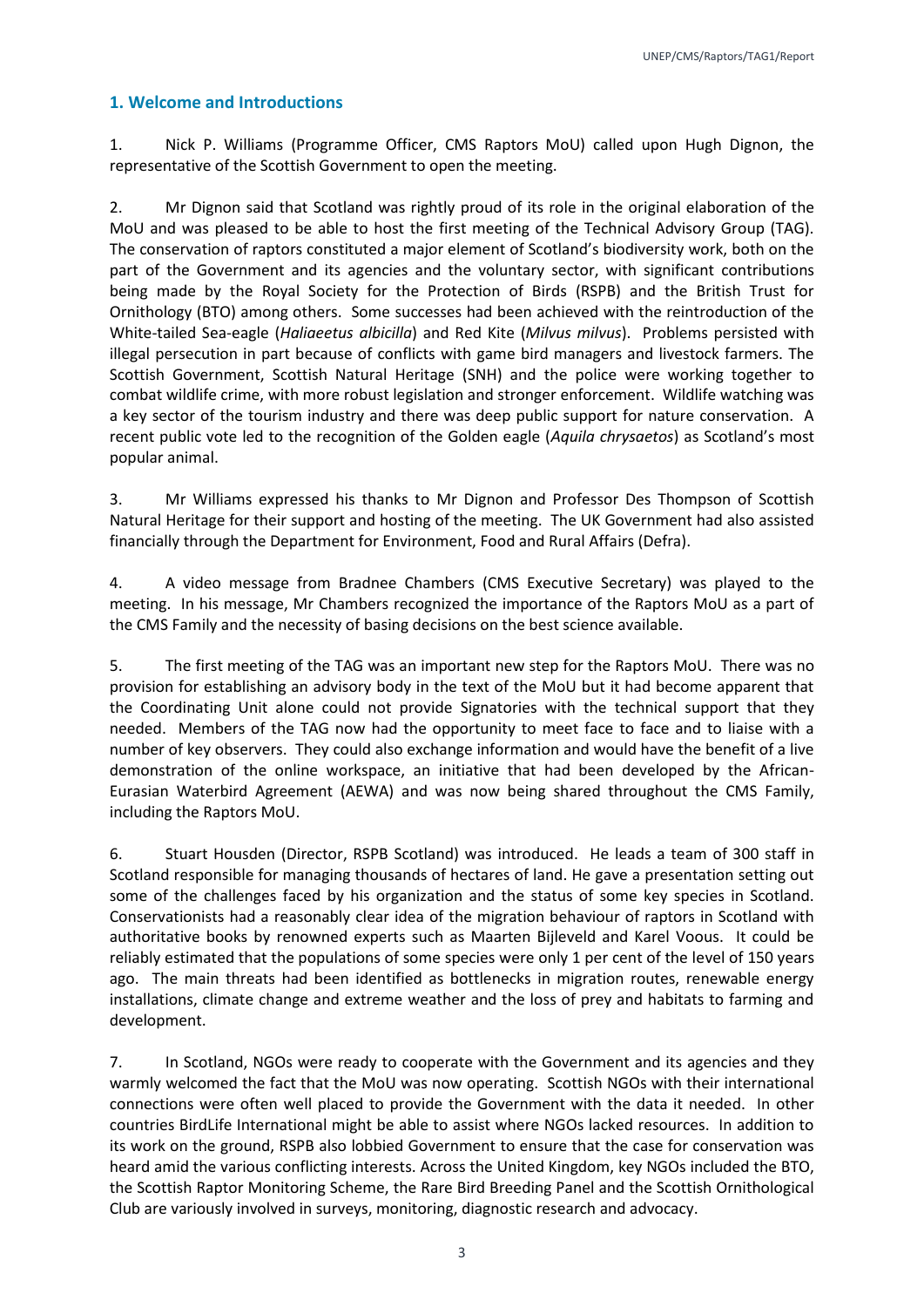8. The Red Kite (*Milvus milvus*) had been reduced to a very small number of breeding pairs in mid-Wales but there were now 1,600 breeding pairs in the UK. Similarly, the White-tailed Sea-eagle was now up to 60 pairs. The Osprey (*Pandion haliaetus*) had become extinct in Scotland in 1916 (and at the end of the nineteenth century in England) because of egg and skin collectors and conflicts with fishermen, but had naturally re-established itself in the 1950s. The lesson to be learned here was the benefit of having public support. When the location of one Osprey nest in Speyside was made public, over 17,000 people came to visit. There were now 200 pairs in Scotland and tagging showed that they migrated to West Africa. Of concern, however, was the Hen Harrier which had disappeared from northern England and no nesting attempts were successful in 2013. The species was being persecuted (with its numbers down 21 per cent in the current century) but one individual known as "Bowland Betty" had been tracked from Lancashire through the Scottish Borders to the Highlands before being poisoned. A partnership established at Langholm Moor had shown that diversionary feeding to lure the harriers away from grouse chicks was effective, but landowners still seemed reluctant to take up the practice. With regard to migrants some came to spend the winter in Scotland while others bred there and then left for warmer climes.

9. The effectiveness of public awareness campaigning could best be illustrated by the case of the Amur Falcon (*Falco amurensis*) in Nagaland, India. This species bred in north-east China and wintered in southern Africa passing through India en route. It had been found that the birds were being taken in their thousands in nets, but the hunt had been stopped thanks to pressure exerted – also from CMS – on the Indian authorities.

10. In principle, the RSPB supported the development of renewable energy and the construction of wind-farms provided that they were sensitively located.

11. India had as well seen a sudden collapse in its vulture numbers – the Indian White-backed Vulture (*Gyps bengalensis*) having declined by over 95 per cent in recent years. Three years of research had revealed that Diclofenac used for veterinary purposes in cattle was the cause, and the drug had been banned in India, Pakistan and Nepal and had been replaced by Meloxicam. Vulture numbers had recovered slightly but were nowhere close to historic levels.

## <span id="page-4-0"></span>**2. Election of Officers**

12. Mr Williams sought nominations for the positions of Chair and Vice-Chair of the TAG. Mohammed Shobrak (Expert – Saudi Arabia) nominated Des Thompson (Representative of Europe – United Kingdom). This proposal was seconded and agreed by the meeting. Munir Virani (Expert – Kenya) nominated Salim Javed (Representative of the Middle East and North Africa – United Arab Emirates). This proposal was also seconded and agreed by the meeting.

## <span id="page-4-1"></span>**3. Adoption of the Agenda**

13. The Chair invited Mr Williams to introduce the Agenda. There was sufficient flexibility in the schedule to allow interventions from the floor and Mátyás Prommer (Representative of Europe – Hungary) and Nicola Crockford (Representative of BirdLife International – United Kingdom) had already indicated their desire to raise additional issues. The Agenda was adopted.

## <span id="page-4-2"></span>**4. Setting the Scene**

14. Borja Heredia (CMS Secretariat) gave a presentation explaining the history and role of CMS. He pointed out that the Convention had a definition of "migration" that took political as well as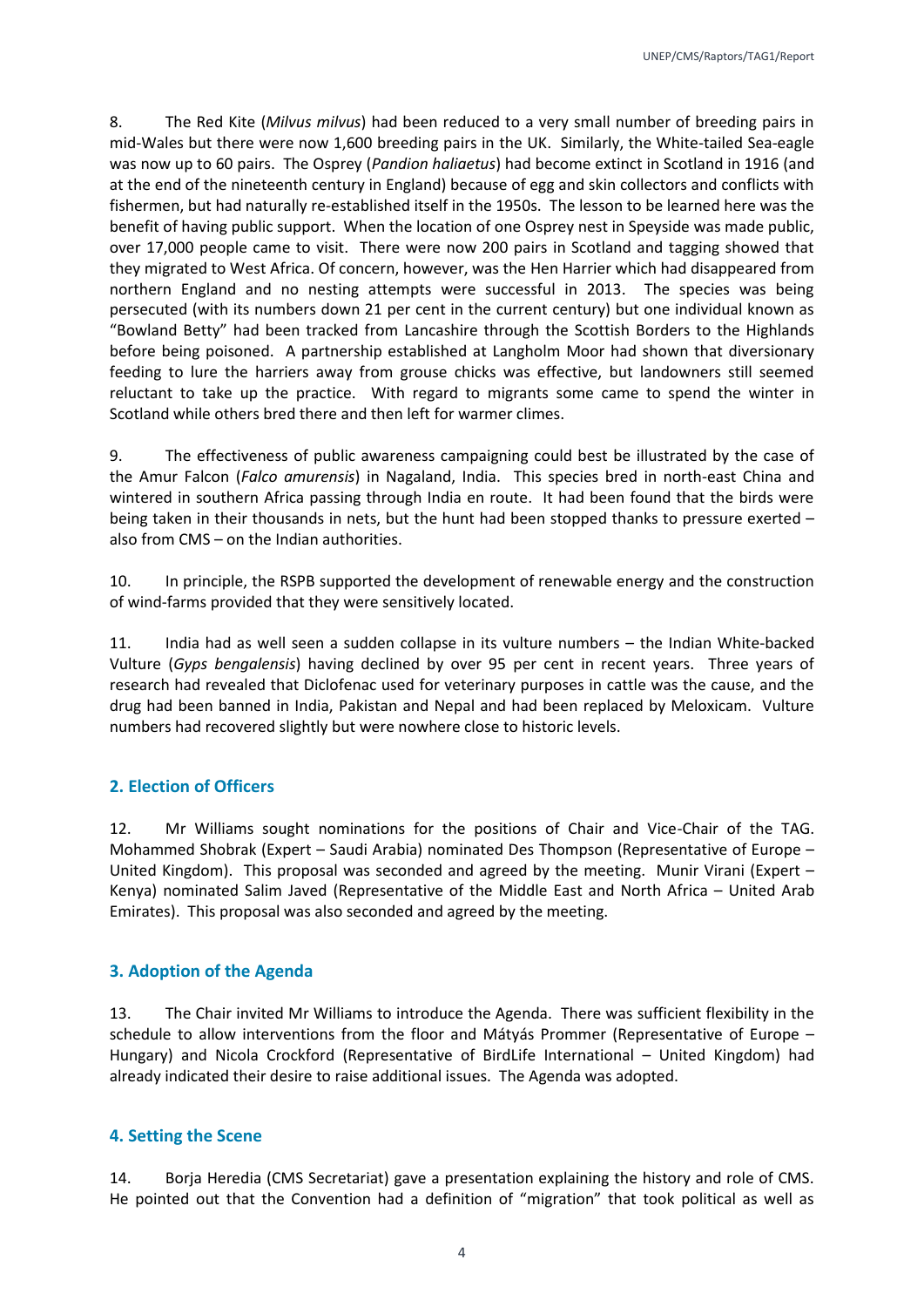ecological factors into account. The species covered by the Convention's appendices included birds, terrestrial and aquatic mammals, reptiles, fish and one insect. The Convention was negotiated after the need for an international instrument to conserve migratory species was recognized at the 1972 Stockholm Conference on Man and the Environment. Membership of the Convention had reached 119 Parties with more in the pipeline. In addition, countries that were not party to the Convention could sign the separate Agreements and Memoranda of Understanding (MoUs). Africa and Europe had the highest representation among the Parties and there were gaps in Asia and North and Central America. The Secretariats of the Convention and of three regional Agreements were based in Bonn and there were offices in Abu Dhabi and Bangkok and officers posted in Washington D.C. and Apia, Samoa.

15. The main bodies of the Convention were the Conference of the Parties (COP) which met every three years, the Standing Committee and the Scientific Council. The Convention had two Appendices, Appendix I listing endangered species and Appendix II listing those species that could benefit from international cooperation. Species could be added or removed from the Appendices at the Conference of the Parties.

16. Under the auspices of CMS, seven Agreements and nineteen MoUs had been developed. The Convention was reflecting on how best to proceed with the administration of the MoUs.

17. CMS did not operate in isolation and was part of the Biodiversity Liaison Group and the Chair of the Scientific Council was a member of CSAB, the group made up of the Chairs of the Scientific Advisory Bodies of the biodiversity MEAs. CMS collaborated with a wide range of other organizations including international NGOs and MEAs, in many cases with the relationship formalized through joint work programmes and memoranda of cooperation.

18. Following the  $10<sup>th</sup>$  Conference of the Parties (COP10) in Bergen, Norway in 2011, the Convention's activities of greatest relevance to the Raptors MoU have been work on flyways, electrocution, taxonomy, poisoning, landbirds and the Saker Falcon Task Force.

19. Mr Williams then described the history of the Raptors MoU. As an MoU the instrument was not legally binding but was flexible and relatively unbureaucratic, since countries could sign it without having to ratify it formally. The MoU was also open to countries that were not party to the parent Convention and among its key roles were spreading good practice, fostering international cooperation and learning lessons from the past.

20. The MoU came into effect in November 2008 so had only been operating for five years. The initial idea of establishing an instrument for raptors was conceived in 2002 and began developing as a result of  $6<sup>th</sup>$  World Conference on Birds of Prey and Owls May 2003 held in Budapest, Hungary. The Governments of the United Kingdom and the United Arab Emirates took the lead in the negotiations, and after substantial progress was made at Loch Lomond in 2007, the text of the MoU was agreed at a second negotiating meeting held in Abu Dhabi the following year. A Coordinating Unit was established in Abu Dhabi thanks to the generous support of the Environment Agency - Abu Dhabi, on behalf of the Government of the United Arab Emirates.

21. The MoU covered 76 species divided into three categories depending on the level of threat and also listed critical sites for migratory birds of prey. Of the 132 Range States and Territories, 46 had already signed along with three Cooperating Partner organisations, namely CMS, BirdLife International and the International Association for Falconry and Conservation of Birds of Prey. There was also scope for national NGOs to contribute more. The Coordinating Unit would continue to focus on international aspects, but the Chair suggested that an alliance of 'Friends of the Raptors MoU' could perhaps be established as a means to open doors, raise awareness and funds, and to allow other interested groups to engage with the MoU and contribute to its work. Efforts to recruit more Signatories would continue in the run-up to the CMS COP in November 2014.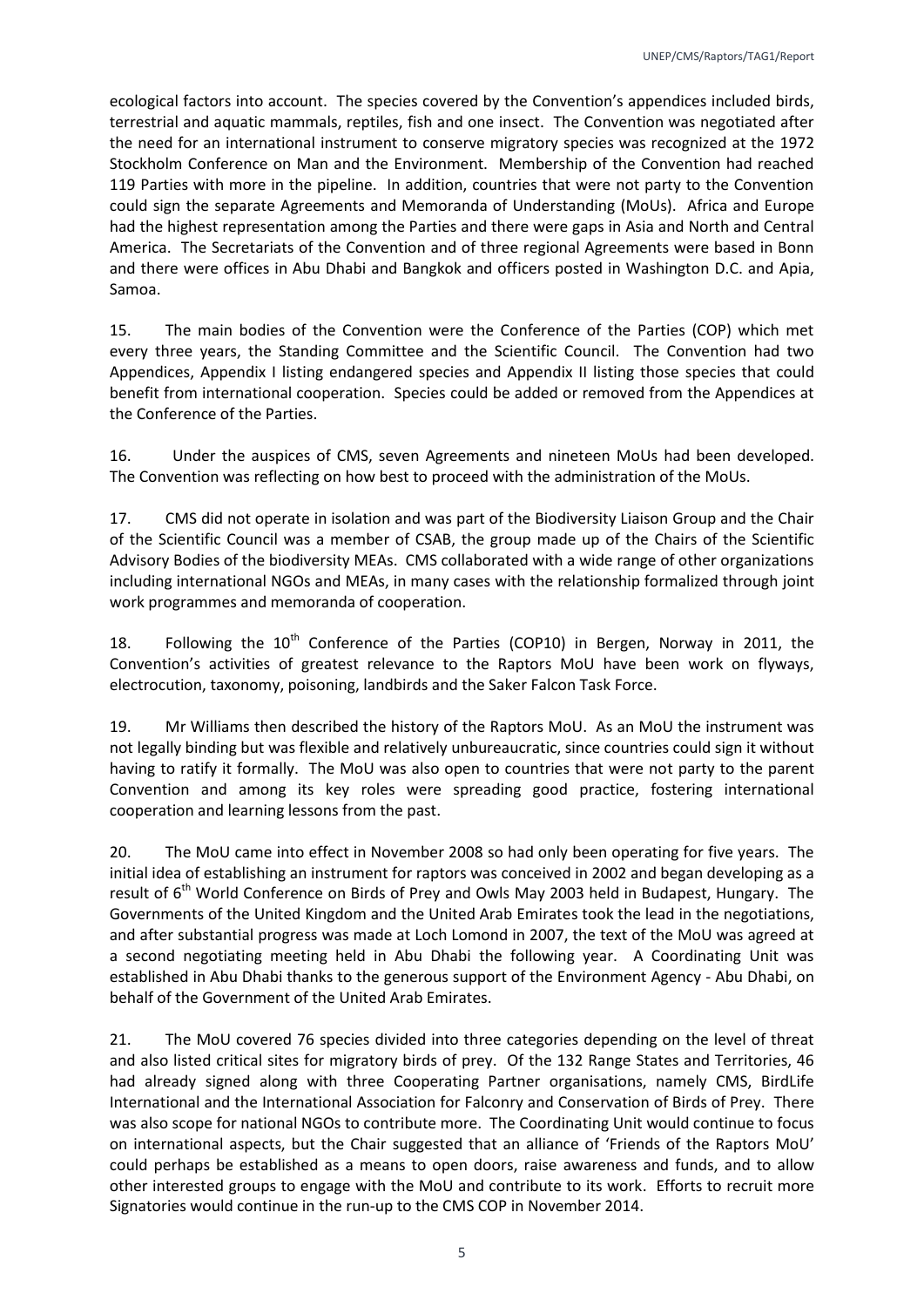22. The main provisions of the MoU included an Action Plan which identified a range of activities needed to be undertaken by Signatories such as the elaboration of National and Regional Raptor Conservation Strategies and, in some cases, enhancing legal protection. While the MoU was itself not legally binding, Signatories were being encouraged by the Coordinating Unit to integrate activities to conserve birds of prey into their National Biodiversity Strategies and Action Plans (NBSAPs) being developed under the auspices of the Convention on Biological Diversity and its Aichi Targets.

23. The Coordinating Unit had made substantial efforts to establish contact with responsible ministries and agencies in all Range States and not just the Signatories, casting the net wide by approaching focal points for CMS, CBD and CITES. Guidelines for National and Regional Strategies had been developed and published and responsibility assumed for the Saker Falcon Task Force set up by the CMS COP10. The  $1<sup>st</sup>$  Meeting of Signatories (MoS1) had been held in Abu Dhabi in December 2012, where the TAG was established and Terms of Reference were agreed. Signatories subsequently submitted nominations to the Coordinating Unit. The members of the TAG had been selected by a Panel comprising the CMS Executive Secretary (Bradnee Chambers), Executive Coordinator of the CMS Office - Abu Dhabi (Lyle Glowka), the Chairman of  $1<sup>st</sup>$  Meeting of Signatories to the Raptors MoU (Colin Galbraith) and Mr Williams.

24. Other areas of activity included drafting an International Single Species Action Plan for the Sooty Falcon (*Falco concolor*), work on the Egyptian Vulture (*Neophron percnopterus*) in association with the Bulgarian BirdLife partner, and collaborating with CMS and other partners to address threats such as electrocution, poisoning and illegal killing of birds of prey. Mr Williams had co-led a technical mission to Nagaland to investigate the trapping of Amur Falcons. With the cooperation of national and regional authorities in India, and by engaging local communities, the harvesting had been stopped.

25. Mr Javed acknowledged Mr Williams and his team for having reactivated the MoU in a very short space of time following a hiatus when the Programme Officer post had been vacant.

**Action TAG1-1:** In the future, to consider the possibility of establishing an alliance of 'Friends of the Raptors MoU' with the aim of enabling interested groups to engage with the MoU and contribute to its work.

## <span id="page-6-0"></span>**5. Approach and Working Practices**

26. Mr Williams explained the aims and objectives of the TAG. The  $1<sup>st</sup>$  Meeting of Signatories had adopted Terms of Reference including details of membership, namely, 10 Regional Representatives, 5 Experts and BirdLife International (IUCN nominated Red List Authority for birds). Members of the initial Interim TAG would serve a term of two years ending at MoS2. It would mainly work through remote communication for reasons of cost and efficiency but it was foreseen to have a second face-to-face meeting at least six months before MoS2, resources permitting. The main tasks of the TAG were to provide technical advice to the Signatories, make recommendations on a range of issues such as how to address key threats to raptors, and undertake some "horizon scanning" for new and emerging issues not covered by the current mandate.

27. Mr Stroud (Observer for AEWA & United Kingdom) said that the TAG could learn from the experience of equivalent advisory bodies of other MEAs which met twice in the triennium, once at the beginning to plan activities and again at the end to sign off on actions before reporting to the Parties/Signatories. Otherwise these bodies worked remotely, with teleconferencing and use of online communication applications being effective means of maintaining momentum. The current meeting was a unique opportunity for the TAG to plan their work and a pro forma template had been prepared for this purpose and was available among the meeting documents. The MoU should strive towards having a consolidated Work Programme with linkages to the activities of other instruments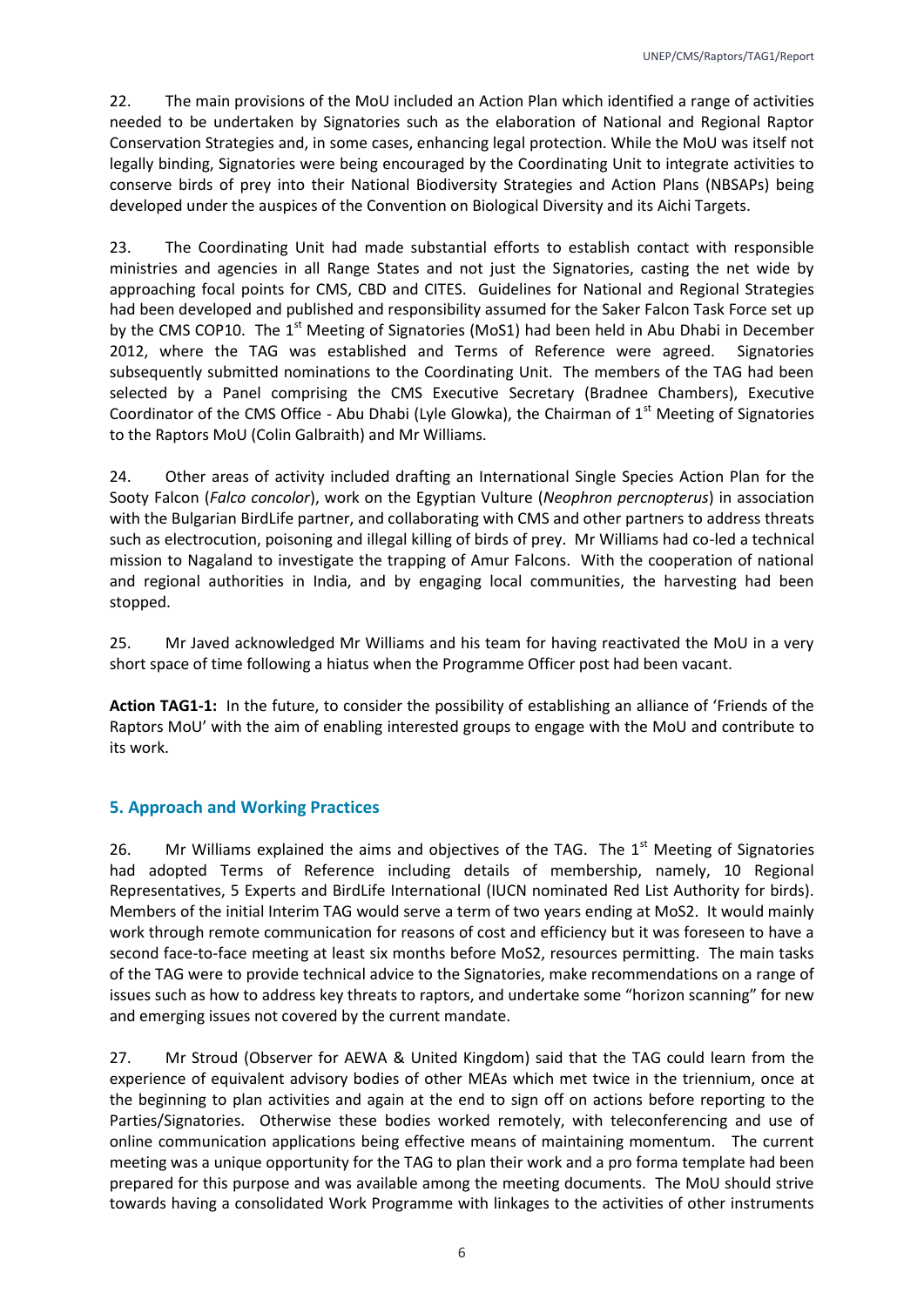under CMS such as the CMS Working Group on minimising poisoning so as to promote efficiencies. Consideration should also be given to tailoring outputs for specific audiences: for example, the Signatories, decision-makers in government and elsewhere, conservation practitioners and the general public. Also solutions to problems that worked in some regions might not necessarily transfer to others because the MoU area was large and diverse so a diversity of approaches or outputs may be needed to address any single issue.

28. It was suggested that a lead member be identified for each task and that some tasks might be clustered and assigned to a larger sub-group. More complex issues might need the input of outside experts or, where resources were available, given to consultants.

**Action TAG1-2:** To adopt a pro-forma Task Tracking Document template as a means of organising and planning for TAG tasks, and to identify Working Groups and a Lead member for each task.

#### <span id="page-7-0"></span>**6. Review of Tasks Identified by Signatories**

29. The Chair introduced the next Agenda item which had been divided into smaller sub-themes. Mr Williams suggested that a lead person be identified for each activity.

#### <span id="page-7-1"></span>**6.1 Activity 1: Improvement of Protection**

30. Vicky Jones (Representative of BirdLife International) explained that a scientific rationale had been presented to MoS1 that had updated the data on which the Raptors MoU had been based, which had originated in 2005. The information was drawn from the BirdLife species data held in the IUCN Species Information Service and from the World Bird Database, all of which was updated regularly. One important point was that BLI used a different definition of "migration" to CMS, one which was solely related to ecological factors and made no reference to geo-political boundaries. Within the scope of the update were proposals for a change in the number of species covered, and some suggested amendments to taxonomic nomenclature, with the merger of the Black-eared Kite *Milvus lineatus* under Black Kite (*Milvus migrans*), and the changed names of the Snowy Owl (*Nyctea scandiaca*) to *Bubo scandiacus* and the Mountain Hawk-eagle (*Spizaetus nipalensis*) to *Nisaetus nipalensis*. Of the species listed on Annex 1 of the Raptors MoU, 41 per cent had a decreasing global population trend and Ms Jones provided data on how migratory raptors were faring compared with all migrants birds and all raptors.

31. Mr Williams said that changes to the species listed and the treatment of taxonomy were exactly the sort of issues for which the TAG had been established. He reminded the meeting that a meeting of an ad hoc Bird Taxonomy Working Group had taken place during the CMS Scientific Council Strategic & Planning Meeting in October 2013 in Formia, Italy, where solutions suitable for the entire CMS Family had been sought. Mr Heredia reported on efforts to harmonize avian taxonomy among MEAs and the CMS Family. Mr Heredia explained that the current reference used by CMS was from Sibley and Monroe and that a recommendation would be made to COP11 on which reference to use in future. BirdLife International was about to publish a new taxonomy reference and was examining the consequences of any changes. It was desirable to have a degree of stability and not to change taxonomic names constantly. Mr Shobrak stressed the importance of using consistent English common names as well as recognized taxonomic names. Mr Williams said that the COP decision would help inform the debate at MOS2 next year.

32. Øystein Størkersen (Observer for Norway) asked what the current reference used by the MoU was and expressed concern that the approach being adopted was not coordinated potentially leading to a mish-mash of different references being adopted across the CMS Family. Mr Williams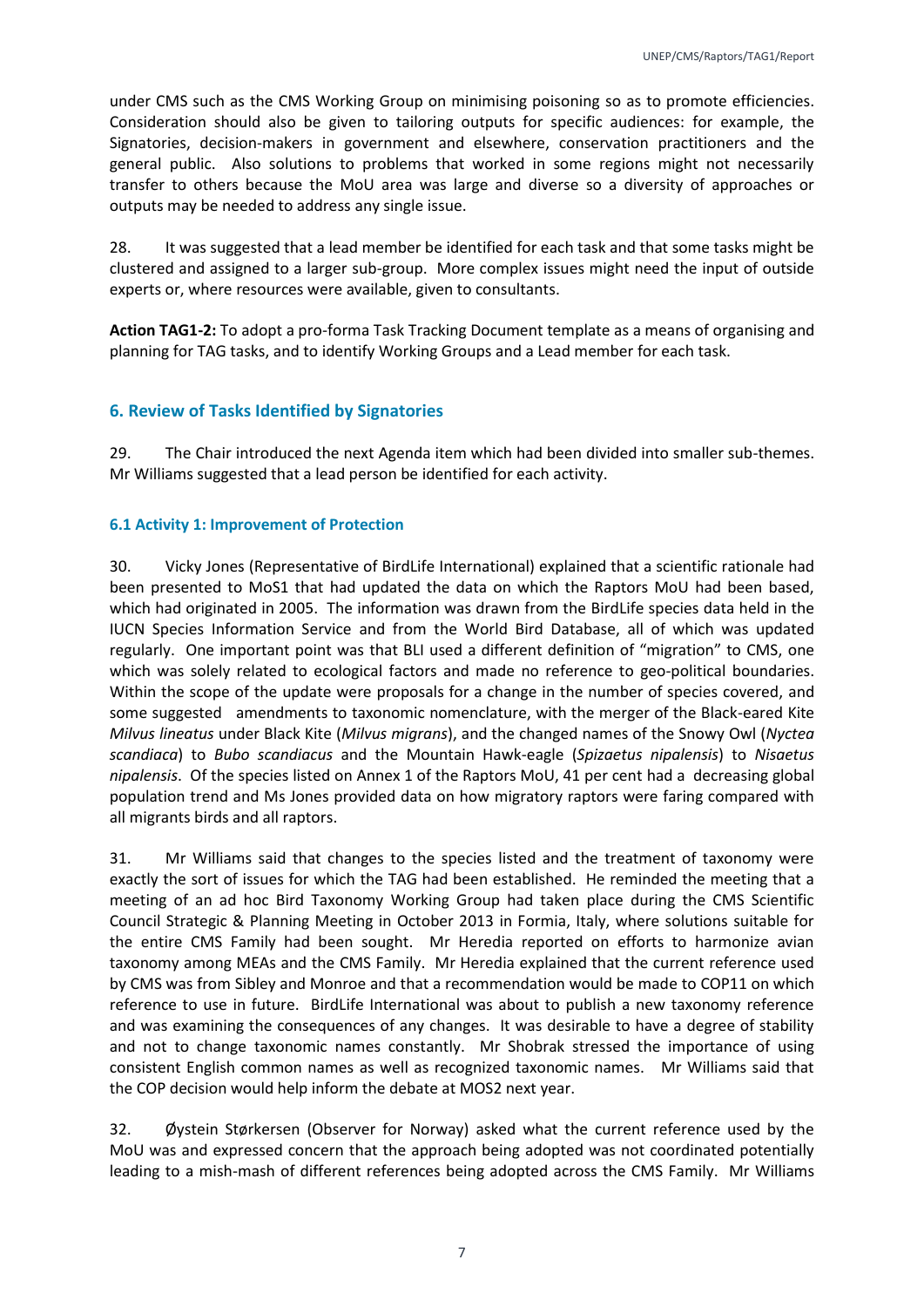said that the MoU used the BLI taxonomy rather than the one used by CMS. Mr Shobrak requested that the Coordinating Unit send a list of all the references currently in use.

33. Mr Botha (Expert – South Africa) felt that it would be helpful before the TAG was asked to give its opinion for it to have a summary of the background. Mr Williams said that the explanatory material and taxonomic references were contained in the documentation.

34. Ms Jones said that the species listed in Annex 1 were assigned in the Action Plan to one of three Categories: the first for threatened or near threatened species; the second for species with an unfavourable conservation status and the third for the rest. The improved status of the Lesser Kestrel (*Falco naumanni*) justified its transfer from Category 1 to Category 3. Charles Musyoki (Representative of Africa - Kenya) thought that immediately downlisting the species two steps was quite radical and sought assurances that robust criteria and processes were being followed.

35. Ms Jones suggested that the relevant sources of explanatory information on the IUCN Red List process and BirdLife's taxonomy be posted on the Workspace. Species had originally been allocated to Category 2 on the basis of their SPEC (Species of European Conservation Concern) status in 'Birds in Europe' (BirdLife International 2004) complemented by expert review for species occurring outside Europe. It was possible that some species were globally stable but subject to regional threats and declining locally and Mr Stroud advocated keeping a separate sub-list of such examples, something that would be facilitated if more regional-level data were available. It seemed that some species currently in Category 3 were declining globally and moving them to Category 2 would be justified.

36. Mr Williams and Ms Jones identified the need for more regional focus in data collection to ascertain a clearer picture of the status of species within the MoU area.

**Action TAG1-3**: Taxonomic issues: (a) To defer further consideration of the taxonomic issue until consideration at CMS CoP 11; (b) Post COP11, to re-assess implications of the wider taxonomy issue for the specific MoU listings; and, (c) To generally minimise TAG work on taxonomic issues as one where the direct conservation benefits are limited.

#### **Migration**

37. Some raptor species did not qualify as migrants under BirdLife International's ecological definition, as it excluded the non-cyclical dispersal of juvenile birds, even though some of such dispersals were seasonal and followed the same patterns. These movements were also particularly important for long-lived species such as birds of prey. However, these species had been included on the MoU listings so the Signatories clearly expected some intervention, and all qualified under the CMS definition (Article 1) based on the regular crossing of national boundaries.

38. Mr Virani suggested that the MoU focus on the species suffering the steepest declines. He also asked whether the Mountain Buzzard (*Buteo oreophilus*) which had been split taxonomically from the Forest Buzzard (*Buteo trizonatus*) was considered a migrant, as so little was known about it in Africa.

39. Mr Botha said that the number of species listed should not increase for the sake of extending the Annex but to identify those species in need of international action and concentrate on the more vulnerable ones. The MoU should also take the opportunity of highlighting its successes by downlisting those species whose conservation status had improved.

40. Ms Jones said that evidence obtained from satellite tagging showed that more species than previously known were exhibiting 'migratory' behaviour, and highlighted 10 more candidate species that could be considered for Annex 1.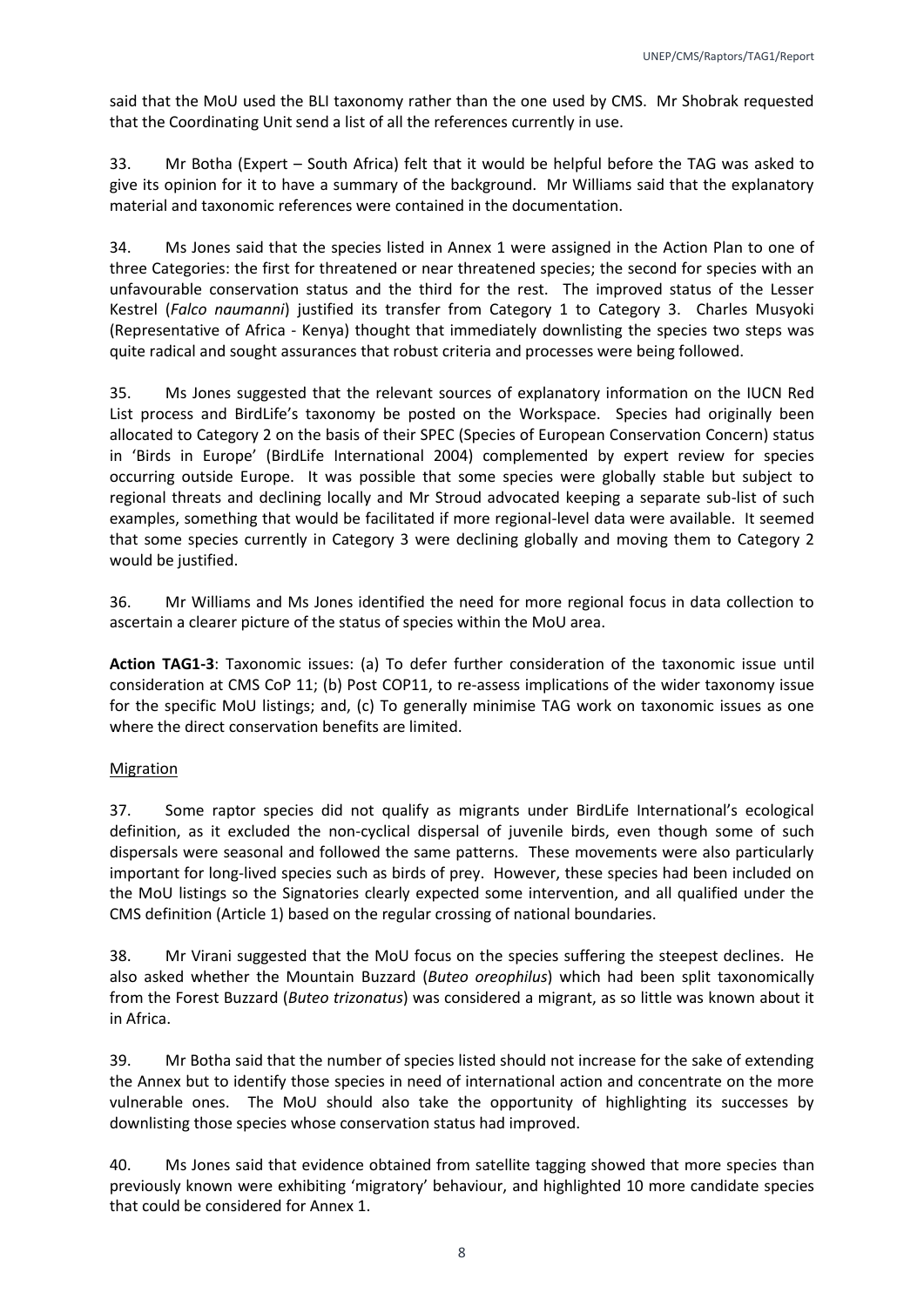41. Table 3 provided an indicative List of Key Sites comprising Important Bird Areas (IBAs) identified at the country level by BirdLife partners in partnership with national authorities and others using standardised global and regional criteria. There were now 2,621 IBAs in the region chosen for raptors, an average of 25 sites per country within the area covered by the MoU, compared with just 135 sites on the original list contained in the MoU text. Mr Shobrak said that some governments used the IBA list while Mr Stroud said that the original list of 135 was relatively short as (at the Intergovernmental Negotiation Meetings) some countries had wanted to undertake internal consultations before endorsing the sites assigned to them. Mr Williams pointed out that the MoU was not legally binding so there seemed little point in countries withholding IBAs from the list; the absence of known IBAs led to questions being raised. Having more sites listed was likely to increase local interest in the MoU. Mr Heredia said that some IBAs were more prominent than others, such as those occurring at key bottlenecks for example the Strait of Gibraltar.

**Action TAG1-4**: To develop a revised List of Key Sites included in the Action Plan annexed to the Raptors MoU and for the Coordinating Unit to circulate this to Signatories for review.

#### African Vultures

42. Mr Virani and Mr Botha said that one positive to emerge from the vulture crisis in India was that it spurred research into African vultures in the late 1990s and early part of this century. Six vulture species were found in East Africa and Corinne Kendall's PhD work in the Masai Mara had investigated their decline and, in the case of the Egyptian Vulture (*Neophron percnopterus*), local extinction. Mr Botha showed a map illustrating the movements of the Bearded Vulture (*Gypaetus barbatus*) across southern Africa covering all nine countries in the region. There was evidence that a seventh species may migrate and further research might lead to more species becoming candidates for listing under the MoU.

43. At the conclusion of the discussion, the representative of BirdLife International was asked to lead a TAG sub-group to further consider the issues raised.

**Action TAG1-5**: To establish a sub-group led by the representative of BirdLife International to collate evidence of the migratory status of African Vultures to consider the potential listing of the relevant species within the MoU (and CMS) Appendices.

#### <span id="page-9-0"></span>**6.2 Activity 2: Protect and/or Manage Important Sites and Flyways**

44. Ms Jones continued by explaining the second part of the update of the core data with regard to the management and protection of sites.

45. The threat listed as facing the largest number of Category 1 raptor species at the global scale was agro-industrial farming, followed by persecution/ control. Conservationists often only became aware of the seriousness of a threat when the adverse effects were already being seen in the form of population declines.

46. A bar chart with an analysis of all Category 1 species showed which conservation actions were needed. Another bar chart showed that forests were the habitat principally frequented by the raptors listed on Annex 1. Of IBAs identified because of their raptor interest, 57 per cent were breeding sites and 5 per cent passage sites. For 12 per cent of raptor IBAs the role of the site in the birds' migratory cycle was not known or not recorded.

47. In the MoU region as a whole more than half the IBAs identified for migratory raptors had most or all of their area designated, while about one third had little or none of their area designated.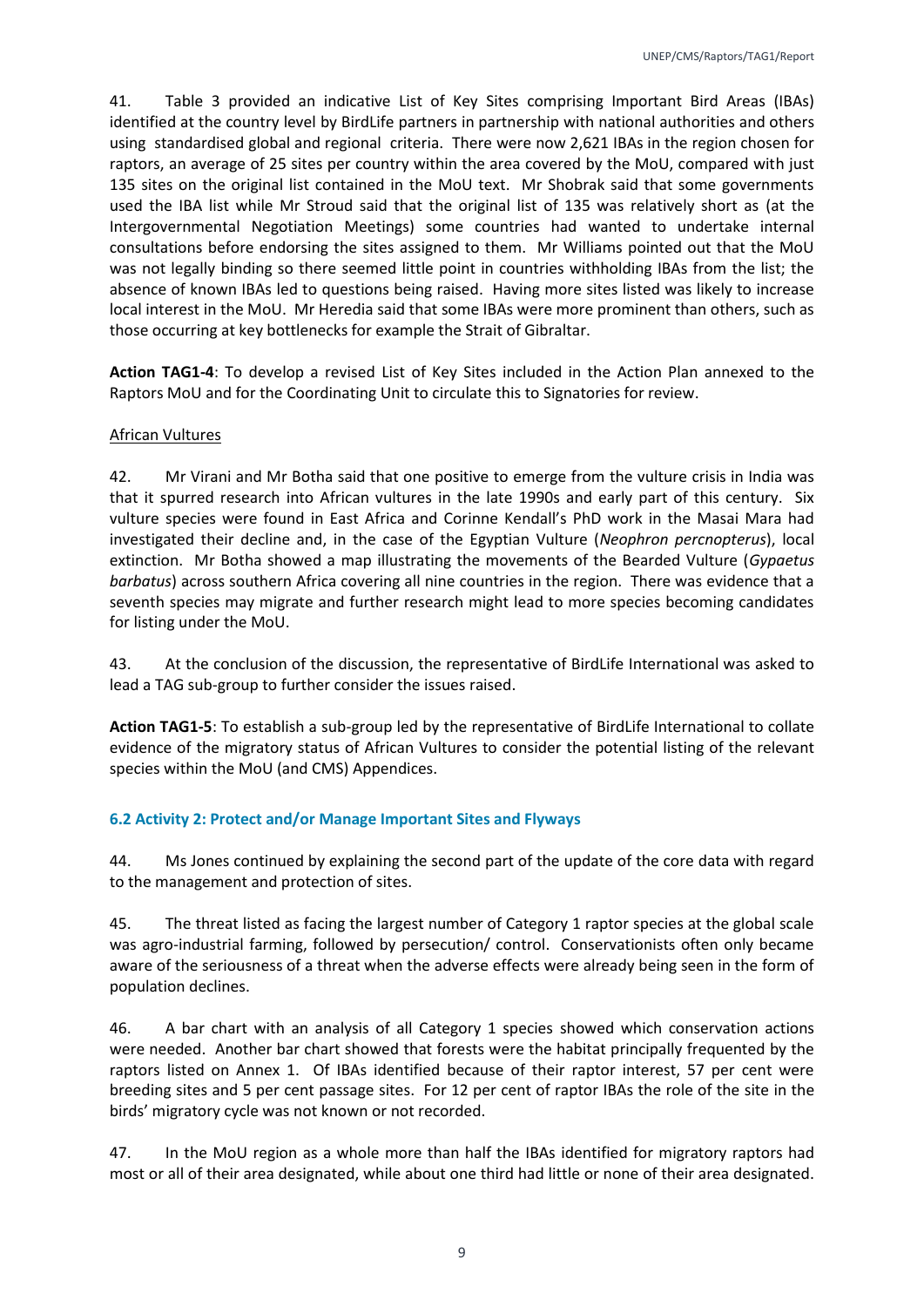Ms Jones noted that designation 'on paper' did not necessarily lead to protection on the ground, so these figures probably represented an optimistic assessment of site protection in the MoU region.

48. Not enough monitoring information was available at the moment with only 25% of Table 3 sites having monitoring data. While sites in Europe were generally in a favourable status, overall 40 per cent were in a poor state (rising to 80 per cent in Asia). Threats to sites was high in Asia and the Middle East (70 per cent of sites) and in Africa (50 per cent). Of the sites actively monitored, 28 per cent were receiving a high conservation response.

49. BirdLife International was using the IUCN threat categories rather than its own bespoke system. Mr Williams therefore suggested that guidance of how to interpret the categories and how to respond to the threats would be useful. Ms Crockford proposed that the CMS Minimising Poisoning Working Group should liaise with IUCN. Mr Botha said that the TAG should consider making a recommendation taking into account that poisoning affected species other than raptors. IUCN guidance might also be sought for other categories such as species reintroduction, trade and overexploitation.

50. Ms Crockford made a proposal to reorder the TAG priority tasks agreed at MoS1. This did not involve many substantive changes, merely the more logical ordering of the tasks. It also took account of work being undertaken under other CMS Working Groups such as poisoning and future work to be assigned to the Working Group likely to be established on energy and the African-Eurasian Landbird initiative filling the gap not covered by either AEWA or the Raptors MoU. It would be important to exert pressure to ensure that the proposed Working Groups were indeed set up and that concerns related to raptor conservation were taken fully into account.

51. After some discussion over whether the tasks were to be carried out sequentially or simultaneously, it was agreed to adapt some aspects of Ms Crockford's suggestions into the TAG Work Plan.

**Action TAG1-6:** To develop a TAG WorkPlan, taking into account some of the aspects proposed by a representative from BirdLife International.

#### Species Reintroduction

52. Mr Williams asked whether the TAG needed to develop guidance on species reintroduction as has been suggested at MoS1. The IUCN had reviewed its guidance on this subject recently, so he felt that the MoU did not need to 'reinvent the wheel'. The Saker Falcon Task Force, facilitated by the Coordinating Unit, were considering the case of trapped falcons trained for falconry that are then released at the end of the hunting season.

53. Mr Stroud stressed that guidance from the IUCN was available and that – in similar circumstances – the Ramsar Convention and AEWA had prepared guidance explaining what advice was already available and where it could be obtained. Such 'navigation aids' were maybe more useful than further work potentially duplicating already existing guidance.

54. Mr Shobrak warned that before efforts were expended reintroducing vultures to India, steps should be taken to ensure that the factors that had contributed to the species' collapse were not a threat anymore.

55. Mr Javed said that he knew an expert on reintroductions who had recently published and was available to provide advice. Mr Botha said that it would be useful to have a list of experts who could be consulted or recommended to others. Mr Shobrak said that the IUCN group based in the UAE had a list with the names of suitable experts from around the world. Mr Prommer suggested working with falconers who had some expertise but stressed that the IUCN Guidelines should be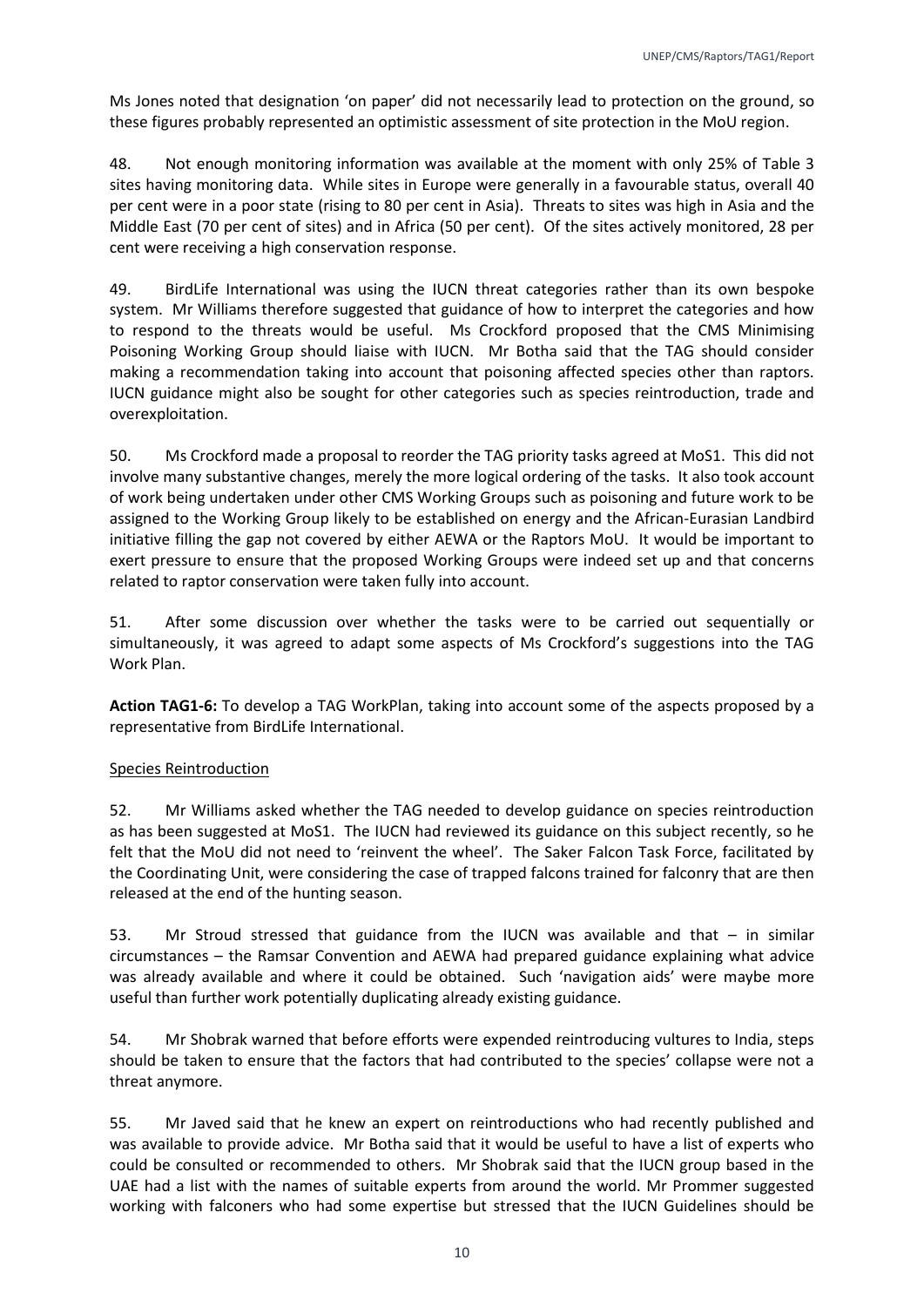followed. In the opinion of Mr Virani, great strides had been made with regard to captive breeding in India, but Africa was less advanced.

56. In conclusion, it was agreed that the Saker Falcon Task Force would continue to deal with the specific issues surrounding that species. Comprehensive and up-to-date IUCN Guidelines were already in existence and the problem seemed to be that they were not always followed.

**Action TAG1-7:** To await the outcome of deliberations of the Saker Falcon Task Force before deciding whether or not any addional guidance on species reintroduction is required.

#### Bottlenecks

57. Lily Arison René de Roland (Representative of Africa – Madagascar) said that no IBAs from his country had appeared on the list provided by BirdLife International. Ms Jones explained that this was because none of the IBAs identified in Madagascar had been identified for migratory raptors.

58. Mr Stroud said that regarding threats, 'Article 12' status reports under the European Union Birds Directive were due from the EU Member States which contained assessments of Pressures and Threats for many raptors in the EU28. Any TAG work should seek to use these new assessments. BirdLife International had access to relevant data that it was willing to share.

59. Mr Botha said that one problem was the lack of capacity to assess the information, with some NGOs having limited or no experience of dealing with vultures. Such NGOs would benefit from any advice that the TAG could provide. The Chair said that this might be a service that the proposed 'Friends of the Raptors MoU' could be asked to provide.

**Action TAG1-8**: The Coordinating Unit to ask the Lead of the 'Improvement of Protection' Working Group [Vicky Jones] to include listing of data relevant to threats for raptors in her groups activities.

#### <span id="page-11-0"></span>**6.3 Activity 3: Renewable Energy, Power Grids and Persecution**

60. Mr Heredia gave a presentation introducing the theme of CMS and renewable energy and featuring the ambitious project being undertaken with IRENA (the International Renewable Energy Agency), which like CMS had offices in both Bonn and Abu Dhabi. The two main expected outcomes from the project were a review and guidelines, with drafts of both expected to be available in time for the CMS Scientific Council in July 2014. The types of renewable energy being considered ranged from biomass, thermal, wind, solar, hydro and wave power. The impacts on all migratory species listed under CMS were being examined and it was expected that a draft resolution would be tabled at CMS COP11.

61. The subject of CMS Resolution 10.11 was Power Grids and Migratory Birds. Birds liked to perch on power lines and often built nests on poles and stanchions with a result that there were many incidents of electrocution and collision leading in several cases to the birds being killed. Both distributor and transmission lines were involved and other contributing factors were the weather (affecting visibility) and pole design including the distances between poles. One solution was to design poles and lines in a way that deter birds from landing on them. CMS COP10 had adopted guidelines developed by the German power company RWE. Among the main recommendations were: environmental impact and strategic environmental assessments and closer stakeholder involvement, especially the energy sector that was keen to improve its green credentials; gathering better baseline data on bird populations and distribution at the planning early stages of a development; producing zone maps showing IBAs and other key sites; fitting existing poles with safer components; enlisting the support of NGOs and their volunteer networks to identify particularly bad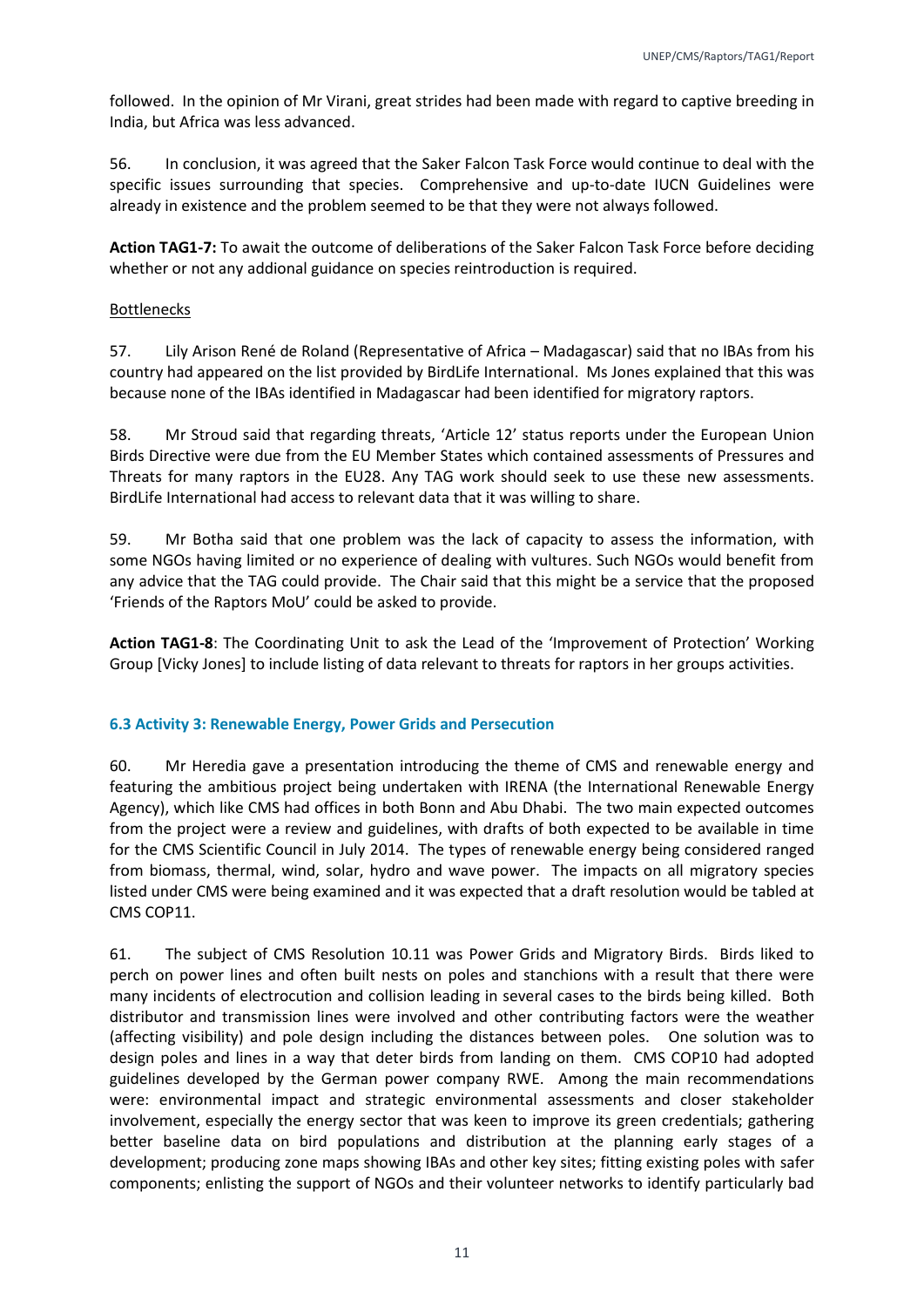power lines with respect to losses of birds; and regular monitoring of the effectiveness of mitigation measures.

**Action TAG1-9:** The Coordinating Unit to post on the Raptors MoU WorkSpace the CMS 'Guidelines for Mitigating the Conflict between Migratory Birds and Electricity Power Grids' and the CMS Res.10.11 'Power Lines and Migratory Birds'.

62. These guidelines had been adopted at CMS COP10 so the next stage was to ensure that they were implemented. One way to help this happen might be convening a practical meeting such as a workshop with the energy sector.

63. Mr Shobrak said that the Migratory Soaring Birds project (focused on the Rift Valley-Red Sea flyway) had included a workshop. It was important to highlight all the guidance available for all sectors including relating to wind turbines and overhead cables. Another issue to address was the appropriate duration for monitoring of the effects at the sites.

64. Mr Virani said that President Obama had launched in a major USAID initiative entitled Power Africa to extend access to electricity by investing US\$300 billion in power infrastructure. Some African countries realized that their cables had been built incorrectly and more mitigation work was needed. Mr Virani asked whether CMS could assist by supporting a meeting for sub-Saharan Africa; there were already half a million kilometres of overhead cables in South Africa alone.

65. Mr Stroud said that the Ramsar Convention had a range of policy tools and guidance related to addressing threats – including from the energy sector - to wetlands. Additionally, Ramsar has drafted a major review on current and potential impacts from the energy sector on wetlands for publication as a *Ramsar Technical Report*.

66. Mr Prommer said that there was a map of Hungary showing the network of power lines and important bird sites and the Ministry was using this map in its planning. The Hungarian Saker Project had engaged with power companies and invited guests from China and Mongolia. Given that the power industry was a highly globalized sector, it had been found that some companies followed variable environmental standards in different countries whereas they ought to be following best practice regardless of location.

**Action TAG1-10:** Power Grids: (a) The Coordinating Unit to request the map of Hungary from Mátyás Prommer showing the network of power lines and important bird sites; and, (b) TAG Power Lines & Renewables Working Group to recommend a way for Signatories to develop and utilise maps for planning purposes that incorporate power line networks and IBAs.

67. Ms Crockford pointed out that the 'CMS Energy Working Group' had yet to be established, and even if set up by COP11 as expected, it would probably not meet until 2015. It would in all likelihood seek to cover conservation interests and include representatives from the energy sector. Ms Crockford saw no reason not to start preparations so that the Working Group once set up would gather momentum quickly. Mr Virani said that in Kenya conservationists had met the power companies to discuss planning a workshop, but the lack of funding was the problem, and the idea had lost momentum and was losing credibility. Mr Botha said that this was unfortunate as the power companies would appreciate the opportunity of showcasing their work. The Chair wondered whether a power company could be persuaded to take the lead and sponsor an event. Mr Heredia said that with it being a COP year, and with the Scientific Council due in July, it would be difficult for the CMS Secretariat to organize anything. Ms Crockford suggested that the TAG write to power companies asking them to take immediate act now and also to invite Signatories to make voluntary contributions to help fund the meeting. Mr Shobrak suggested an alternative: as power companies all met together in the same way that other industries did, a presentation could be made at one of their industry gatherings.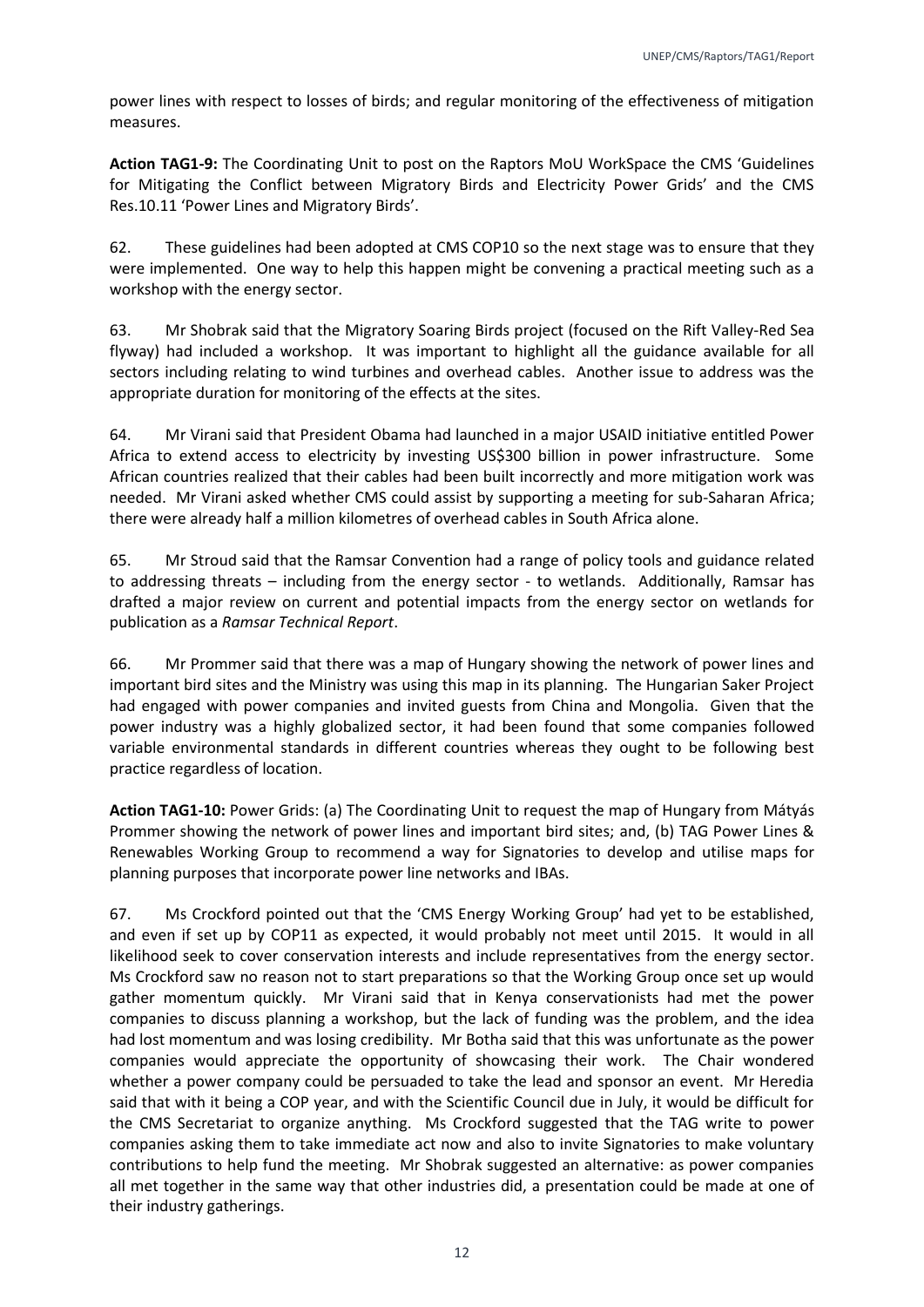68. Mr Botha estimated that the proposed event for Africa might cost US\$70,000. Mr Javed suggested that IRENA be approached as they were an amenable partner. Mr Williams undertook to contact the IRENA Secretariat.

**Action TAG1-11**: The Coordinating Unit to liaise with the CMS Secretariat to consider approaching IRENA as to the potential for an industry-supported workshop on energy impacts on migratory birds.

69. Mr Williams expressed his concern that if, as anticipated, the amount of overhead cables was to increase dramatically in Africa then it would be imperative that suitable designs were used, to avoid a catastrophe for birdlife. Although safer poles and installations cost slightly more, the reduced number of outages caused by collisions, reduced maintenance costs and minimized inconvenience to customers as fewer repairs were necessary, were real benefits for the power companies that more than offset the minimal initial extra costs. He suggested that a letter be sent to either President Obama or Power Africa, welcoming their investment to increase access to electricity but urging that the poles used should be of a standard that reduced the risk of electrocution. It was agreed that the Coordinating Unit would draft a letter to President Obama or USAID, to be sent by CMS Executive Secretary, highlighting the opportunity to avoid electrocution and collision threats to migratory birds at this early stage of the Power Africa initiative with assistance from CMS, including possible facilitation of a workshop or a conference in sub-Saharan Africa.

**Action TAG1-12**: The Coordinating Unit to work with the CMS Secretariat to encourage the Executive Secretary to write to USAID, welcoming the Power Africa Initiative, noting risks to migratory birds of expansion of African power-grids and highlighting opportunities to build-in best standards from the outset.

70. Mr Shobrak expressed the view that EIAs did not take enough account of bird migration. Mr Musyoki said that the whole point of such assessments was to minimize the harm to the environment, but that the conservationists' voices did not seem to be being heard. Government planners needed to be aware of the dangers to birds of unsafe power lines. Ms Jones said that there was EU legislation concerning the publication of reports prepared for EIAs, but elsewhere the legislative provisions were less demanding. The Chair said that just as important as the impact assessments undertaken before a project was started was the monitoring is its effects after construction.

#### Persecution

71. Mr Heredia reported on the initiative being led by the Council of Europe's Bern Convention on illegal killing of birds in the Mediterranean region. CMS was cooperating and had organized the poisoning workshop back-to-back with a Bern Convention conference in Tunis in 2013. A meeting had also taken place in Bonn on bird trapping in Egypt and Libya with representatives of both countries in response to the hundreds of kilometres of mist nets being set up along their coasts; these nets were targeted at Quail (*Coturnix coturnix*) but the method was unselective and this resulted in a large bycatch of protected species, including some raptors. There were also some localized large-scale shooting of migratory raptors, particularly in Lebanon.

72. Mr Shobrak added that there was some evidence of eagles and vultures being shot in the Middle East and the Gulf. According to Mr Javed, in the UAE such incidents were associated with trying to protect Houbara Bustards from predation.

73. Ms Crockford supported a call for the establishment of a Working Group on illegal killing of birds under the auspices of CMS for the whole Mediterranean and not just the eastern part. The entire Mediterranean was a migration bottleneck, so lessons being learnt there could have wider application. BirdLife International has just begun a 15-month project with a comprehensive review of illegal bird killing in the Mediterranean. The project had five objectives: identifying the main threats,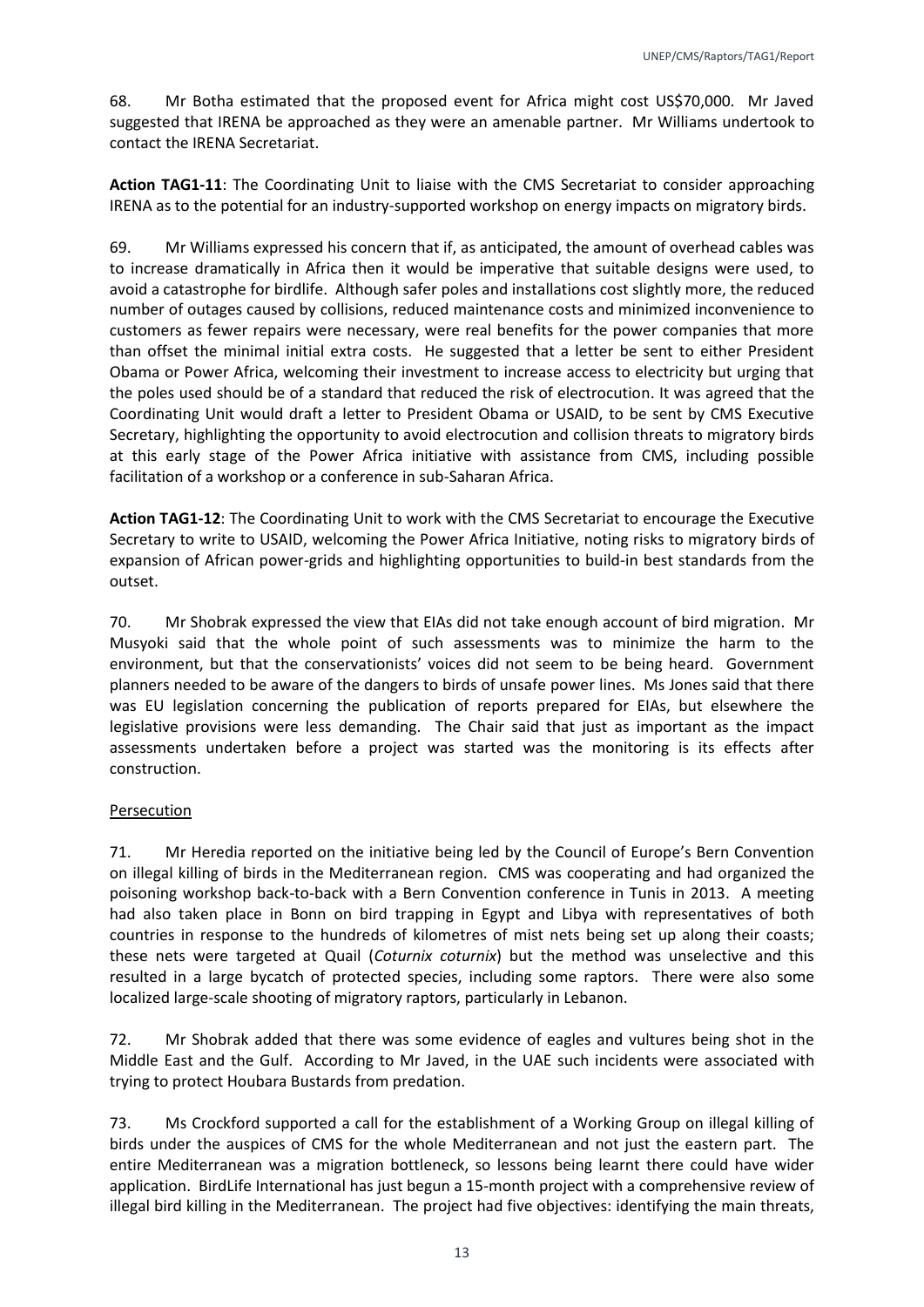gathering information on species (population levels), establishing best practice for monitoring, communication of results, setting a roadmap and drawing up a portfolio of responses.

74. Vibhu Prakash (Expert – India) explained that kite flying associated with religious festivals was a common activity in South Asia and occasionally raptors became caught in nylon strings that were coated with glass and were killed or injured.

75. Mr Musyoki said that the position in Kenya with regard to poisons was complicated. Mostly poisons were used with a view to killing large carnivores rather than raptors which tended to be secondary victims. Livestock owners left carcasses laced with pesticides. Predators ate the carcass and died, and then the vultures ate the dead predator. Poison was cheap and readily accessible. The Government was engaged in a campaign with producers, trying to ensure that the manufacturers promoted the proper use of their products. Certain products were no longer imported into Kenya and the number of poisoning incidents had reduced.

76. A question for the TAG to consider was how best to approach manufacturers to inform them of the hazard posed to raptors and how to improve awareness of the risks. In Kenya, the American manufacturers were told that there were only 2,000 lions left in the country and these were at great risk from misused poisons. The usefulness and necessity of pesticides was undeniable, but it was vital that they were used appropriately.

77. Poachers knew that they should look out for vultures as their presence indicated that there was a carcass nearby and this attracted the attention of the authorities. Poachers were now deliberately targeting vultures to keep wardens away from their illegal activities.

78. Mr Størkersen said that the CMS Family should work closely with the 'chemicals cluster' of multi-lateral environment agreements, continue its collaboration with the Bern Convention in Europe and beyond and continue to be proactive in promoting the issue of poisoning. The TAG should consider issuing a strong statement. Increased wealth had led to higher degree of sophistication on the part of hunters who were able to take more and more animals. Mr Shobrak added that CMS needed to liaise with other conventions on related issues (CITES on trade, etc.). BirdLife International was active across the Middle East and was running a project on sustainable hunting of soaring birds and not just raptors.

**Action TAG1-13:** The Coordinating Unit to encourage the CMS Family to work closely with the 'chemicals cluster' and continue its collaboration with the Bern Convention in Europe and beyond and continue to be proactive in promoting the threat to migratory raptors from poisoning.

79. Mr Botha was having dealings with the South African Department of Agriculture which routinely firebombed pest species such as Quelea (*Quelea sp.*) which ate grain in large numbers (a single bird could eat 3 g of rice a day so a flock of 500,000 could devastate a crop in a week). Unfortunately this method often led to a large raptor casualties as collateral damage. Another problem was large roosts of birds in exotic trees in suburban gardens. A single eucalyptus tree could host thousands of birds and householders concerned at the quantity of droppings would cut the trees down. Such activities were often supported or even encouraged by local authorities if the tree species involved were non-native.

80. Mr Stroud said that there were many reasons why people killed raptors either through direct or indirect means. It was important to understand their motives. Robert Kenward (Observer - IUCN) agreed this was indeed important because the remedies needed were usually different. Public education and more subtle responses were also needed. In the case of corvids, poisoning of eggs and allowing live trapping were found to be an effective solution. It was important to attract more landowners to become members of the TAG. Patrick Stirling-Aird (Observer - Scottish Raptor Study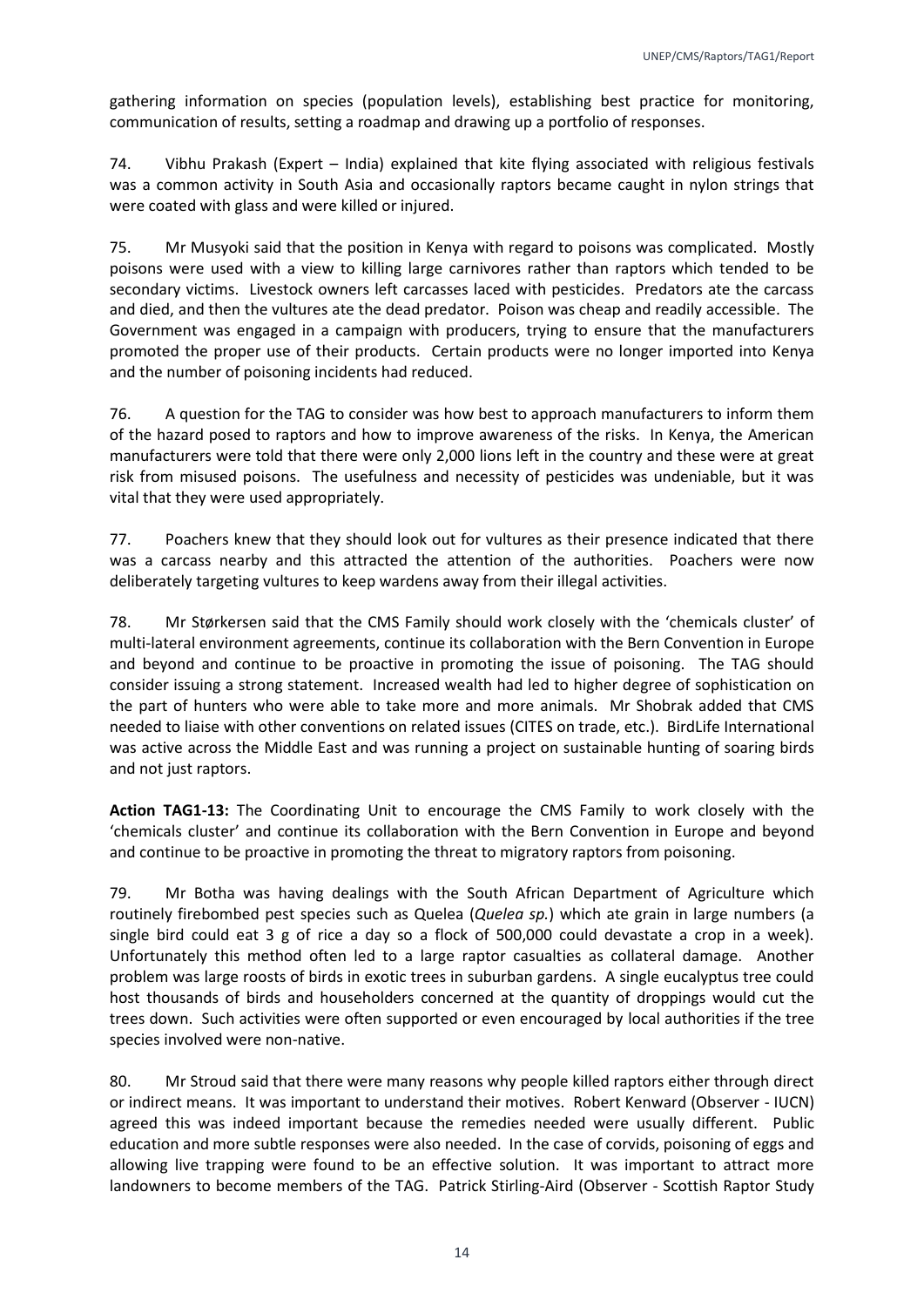Groups) said that he had found that on another forum which did include other stakeholders, they tried to play down the problems of raptor persecution.

81. Mr Virani regretted that there was no representative from West Africa present. Cameroon had seen catastrophic declines in raptor numbers as a result of high levels of persecution.

82. The Chair asked whether enough was being done to promote the use of alternatives to poisons. With regard to timescale, Mr Williams said that the BirdLife International study on illegal killing in the Mediterranean region would take 15 months so there would not be any results in time for the CMS COP11 but it might be appropriate to hold a side event. Ideally a volunteer would be found from among the TAG members to act in a liaison capacity.

83. Mr Kenward said that BirdLife International and FACE (The European Federation of Associations for Hunting & Conservation) were working closely on persecution in the Eastern Mediterranean. Those members of the hunting community that acted responsibly did not persecute raptors and their representatives were well placed to contact their counterparts in West African hunters. They would be more persuasive than members of the TAG who were mainly scientists or government employees and therefore less likely to win hunters' trust.

84. Mr Virani cited the case in Africa where a 14-year-old who rigged up a solar-powered motor with lights to frighten off large carnivores. This simple solution was being adapted and the boy had travelled the world promoting his low-tech device.

85. The Chair said that conflicts were central to much of the TAG's discussions this week. The TAG should try to find solutions, but in many cases the conflicts were illusory rather than real. Mr Botha said that the case of the Amur Falcons in Nagaland was an excellent example of a problem being tackled and the solutions found being acceptable to all stakeholders. Mr Stirling-Aird repeated his caveat that while it was good to have all stakeholders around the table, sometimes some players abused their position. Mr Kenward urged patience as often the only alternative to engagement was an escalation of conflict and criminal actions. He said that to effectively address the threat of persecution it was important to understand the drivers behind it, and to liaise with stakeholders seeking mutually acceptable solutions.

## <span id="page-15-0"></span>**6.4 Activity 4: Raise Awareness of Problems Faced by Birds of Prey and Measures Needed to Conserve Them**

86. Mr Heredia spoke about CMS Resolution 10.26 and the related Workshop on bird poisoning led by a coordinator appointed by the Royal Society for the Protection of Birds (RSPB – BirdLife UK). The Workshop had been held in Tunis in May 2013, in conjunction with the Council of Europe's meeting on illegal bird taking and had been funded by the United Kingdom, the Raptors MoU and the European Science Foundation.

87. At Tunis, five priority areas had been discussed: insecticides, rodenticides, poison baits, veterinary pharmaceuticals and lead (used for ammunition and for fishing weights). The new generation of pesticides (nicotinoids) was also discussed.

88. A map of Europe showed the impact of the different poisons in different countries with scores showing the results of a survey indicating the level of impact of each poison. A table presented the status of each species and its susceptibility to the poisons.

89. With regard to pesticides and agrochemicals, there was a clear overlap between agricultural land and key bird areas, where the build-up of residues was a problem. There was evidence suggesting that raptors controlled rodent populations better than either poisons or traps.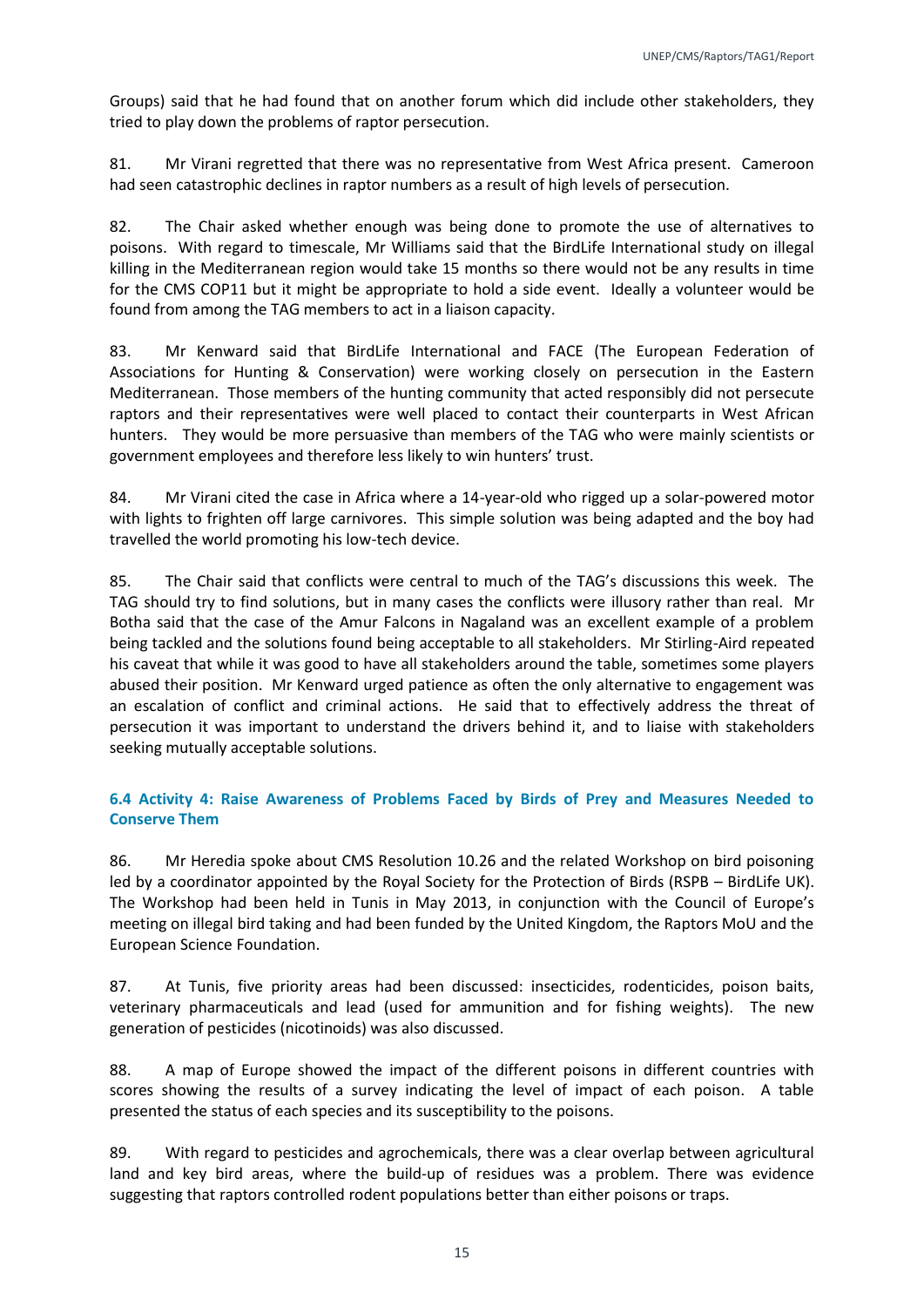90. Of the veterinary drugs, Diclofenac was associated with the 99.9% declines of three species of Gyps vultures. Diclofenac had been banned in 2006 in India, Pakistan and Nepal but was widely used elsewhere. Scavenger species ingested lead when they fed on the carcasses of animals that had been shot.

91. Further information was contained in the documentation posted on the Raptors MoU pages of the CMS website. It was foreseen that a draft Resolution on poisons would be tabled at the forthcoming CMS COP11.

92. Regarding insecticides Mr Mutua urged that the wording be very specific about the legality of using substances in circumstances where wildlife could be endangered and ensure that the labelling on the packaging made clear how the poison was to be used. A distinction should be made between deliberate and incidental poisoning. Responsible and correct use should be encouraged. The Chair questioned the use of the word "minimize" suggesting that "eradicate", "eliminate" or "prevent" were less equivocal. Ms Crockford subsequently consulted the author and confirmed that "minimize" had been chosen deliberately as it was considered less emotive language. Mr Botha thought that total eradication was not practical while Mr Kenward thought that 'prevent' expressed the intention. Mr Kenward also asked whether conservationists were being too reactive and that more horizon-scanning should be undertaken to anticipate problems. The Diclofenac issue had alerted conservationists to wider problems of veterinary drugs and neonicotinoids.

#### Rodenticides

93. The main issue with rodenticides was to prevent irruptions and manage the use of second generation anticoagulant rodenticides (SGARs). Mr Kenward said that there were well documented cases of owls proving to be effective pest control agents preventing rodent population irruptions. A precondition for allowing the use of certain products should be a rodent infestation and regulations should require that only trained personnel should use rodenticides.

#### Poison bait

94. It was important to understand the drivers behind the use of poison bait and these were mostly related to human-wildlife conflicts. Legal professionals such as prosecutors and judges also needed additional training to become aware of the issues and greater effort was needed to implement existing regulations. The Chair said that the message should be that poison should only be used as a last resort. Mr Musyoki said that government agencies often overreacted to the Quelea problem seeking to eradicate the birds at all costs without taking properly targeted measures. Mr Prommer said that Article 15 and Annex VI of the EU Habitats Directive banned the use of poisons for the killing of species listed in Annex IVa and Va of the Directive. In Hungary with a burgeoning fox population hunters were left with limited options in their attempts to control this so-called pest. Mr Musyoki told the meeting that Kenya's new wildlife laws had come into effect with greatly increased penalties for killing species such as vultures.

#### Veterinary pharmaceuticals

95. The Chair said that it was important to highlight success stories such as the establishment of Vulture Safe Zones (VSZ).

96. Ms Crockford cited the project being undertaken in the Red Sea/Rift Valley region by BirdLife International, the UNDP and the Global Environment Facility (GEF). The consultant leading the poisoning work, Symone Krimowa, had done a similar review and drafted guidelines. Comments on the draft were due by the end of the month and one of the questions was the extent to which the guidelines were applicable to other regions. It was noted that the cases of licences for Diclofenac in Spain, Italy, Turkey and Kazakhstan had come to light and the Spanish Ornithological Society (SEO)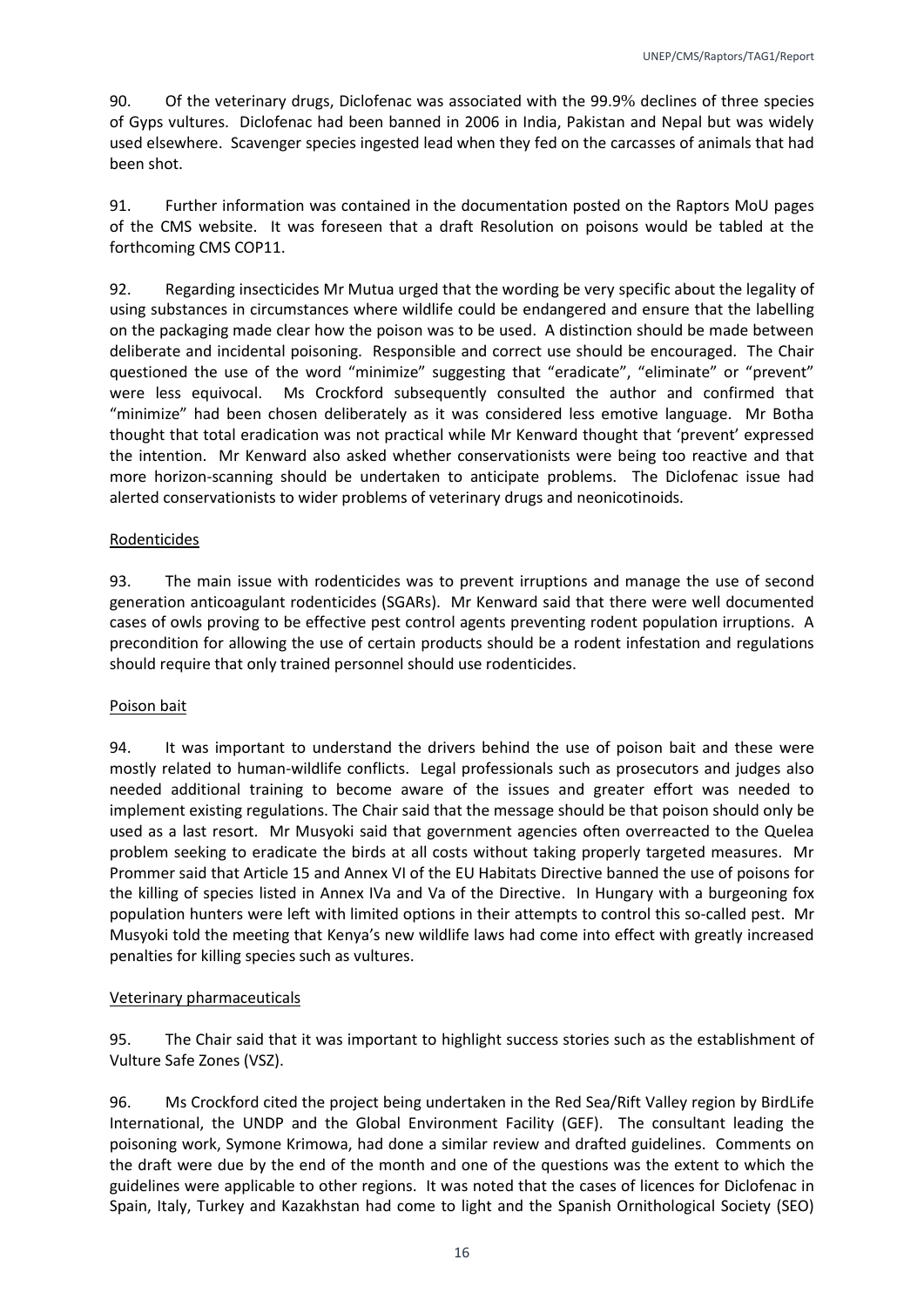and BirdLife International were pursuing this with the Spanish and European authorities, so no action was necessary from the TAG for the moment. Mr Heredia added that CMS had approached the Spanish National Focal Point and the Environment Ministry was in the process of trying to have the licence revoked. Mr Botha welcomed the news of the action in Spain but asked what was happening in the other three countries as he was concerned that supplies could reach Africa. Mr Virani said that it was important after the collapse of vulture populations in Asia that all countries should be made aware of events in Europe.

97. Mr Kenward asked which company was producing the Diclofenac. Mr Prakash said that there were many smaller manufacturers producing and exporting it.

**Action TAG1-14**: The lead of the TAG Poisoning Working Group to ensure that the points made about poisoning, including the various types, are incorporated into the relevant Task Tracking Document (Activity 3, Task 3.4).

#### Lead shot and fishing weights

98. The solution lay in wider recognition of the existing substitutes for lead and recruiting sympathetic hunters and anglers to spread the word. Mr Williams said that a dual approach was needed of minimizing the use of lead and promoting better alternatives. The Chair suggested that future consideration might be given to setting up a TAG Working Group to find ways of resolving conflicts.

### <span id="page-17-0"></span>**6.5 Activity 5: Guidance - Monitor Bird of Prey Populations, Carry Out Conservation Research and Take Appropriate Remedial Measures**

99. Mr Stroud gave a presentation on how raptors were being monitored in the UK and on the lessons being learned. Most monitoring schemes relied on volunteers and were joint ventures between NGOs and government agencies.

100. The UK had some very rare species with as few as 50 pairs; other species were quite rare while others relatively abundant. One success story concerned the Red Kite which had recovered from an all-time low of just a handful of birds.

101. A Rare Breeding Bird Panel had been established in 1973 which drew information from and those licensed to visit nest in the constituent parts of the UK (England, Scotland, Wales and Northern Ireland) as well as from bird recorders appointed in each of the counties. Rarer birds were covered by SCARABBS, a joint initiative of government agencies and the RSPB (Statutory Conservation Agency/RSPB Annual Breeding Bird Scheme), while more common birds were included in the Breeding Birds Survey conducted by the agencies, the RSPB and the British Trust for Ornithology (BTO). Scottish Natural Heritage supported Raptor Study Groups in Scotland but there was no scheme operating across the whole of the UK.

102. The strength of this system was that a vast pool of expertise had been built up among volunteers over the years, and handbooks and guidance were available to help with training. The data gathered were collected in such a way that they could be used for a multitude of purposes, such as reporting under the EC Birds Directive, although in the 1960s and 1970s the locations of some rare birds were kept secret. A regular and reliable funding stream was needed to ensure that core activities could be carried out, especially during the recent financial crisis when government expenditure was reduced.

103. The most poorly monitored species were owls and the Honey-buzzard (*Pernis apivorus*).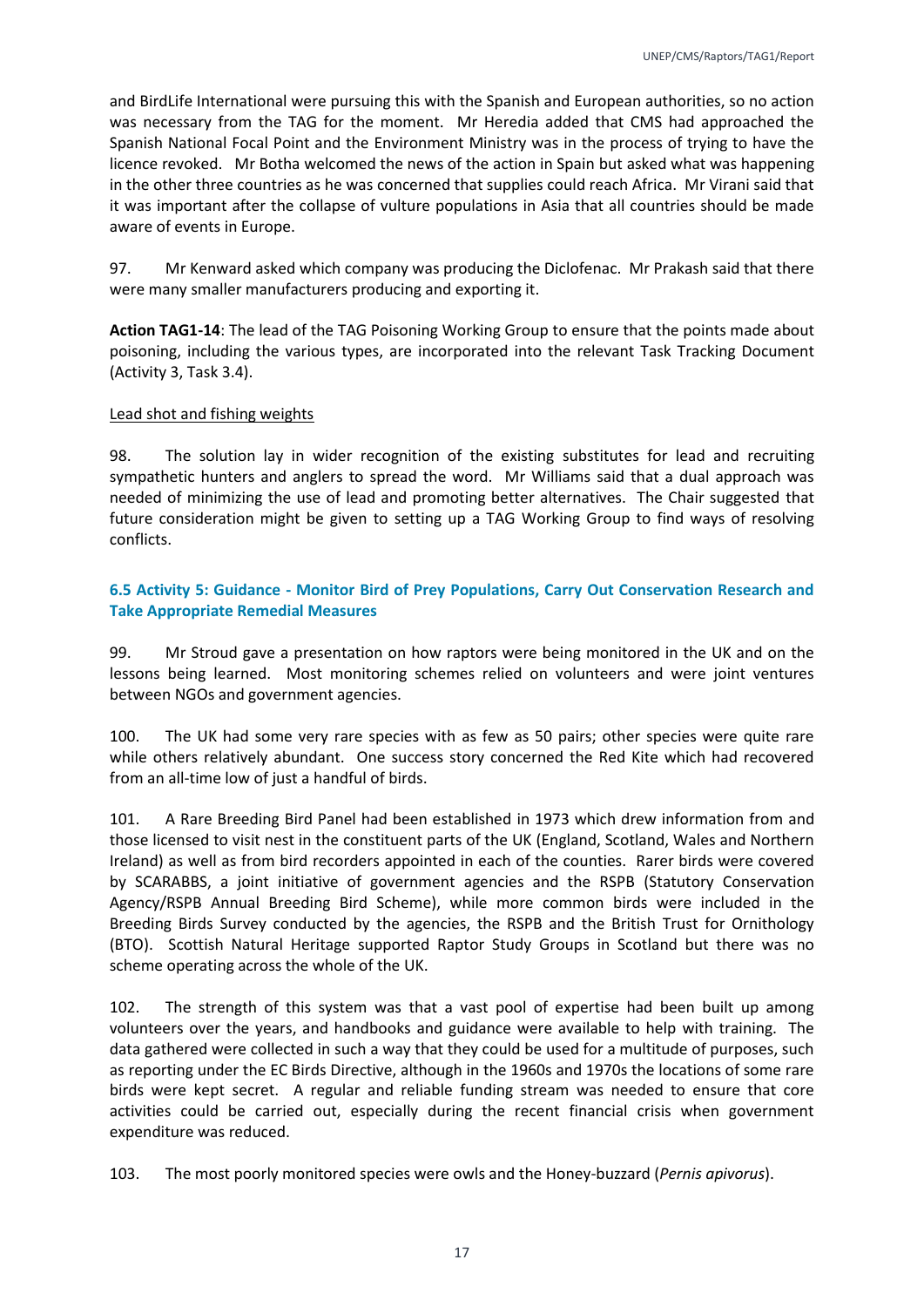104. Mr Stirling-Aird explained that the Scottish Study Groups had been established in 1981 using a different model from the one adopted in England. In Scotland, a Scottish Raptor Monitoring Scheme bought together Raptor Study Groups, government agencies and other NGOs. Scotland was a relatively compact country with a wide range of species. The NGOs provided 300 volunteers and the RSPB led on the monitoring of two species. The Chair emphasized the important role played by the volunteers and in many cases individual experts. The system operating in Scotland showed what could be achieved with a dedicated network of enthusiasts. Mr Williams stressed the importance of cooperation and coordination; in England, implementation mechanisms had been introduced for the licensing system to ensure that nests were not visited too often so as to prevent the birds from being disturbed.

105. Mr Prommer said that in Hungary there were 300 people on a raptor mailing list of whom 50 were active. However in the Ukraine there were probably no more than six or eight people dealing with raptors and in Croatia the figure was probably two or three. He suggested that volunteers from the UK and the Netherlands be encouraged to go to Croatia, Turkey and the Ukraine to help with survey work there. Mr Stroud said that similar cooperative schemes operated for waterbirds. Ms Crockford stressed the importance of taking local volunteers on survey trips so that they could learn. The pan-European monitoring scheme which had only been operating for four years had exceeded all expectations and had built up a large number of volunteers coordinated through university natural history societies in Kazakhstan.

**Action TAG1-15:** TAG Monitoring & Research Working Group to identify mechanisms to more effectively communicate volunteering opportunities for raptor conservation activities, particularly aimed at recruiting volunteers from European States.

106. Mr Botha said that initial steps were being taken towards establishing an African Raptor DataBank (ARDB) and building the associated capacity with the long-term objective of obtaining the same levels of coverage as had been achieved by the UK. One disadvantage was that the NGO-sector was not well developed in some regions of the continent.

107. Mr Williams said that the Coordinating Unit was already working with the ARDB to develop applications for use to capture data in the field using Android, iPhone and other similar devices.

108. Mr Shobrak said that Wetlands International and BirdLife International had developed tools to help identify waterbirds, and a similar product for raptors would be helpful. Mr Kenward said that the Saker Falcon Task Force had established links to falconers as well as birdwatchers. In other cases hunters could be a useful source of information and he cited the example of AEWA cooperating with FACE. Mobile phones were an alternative tool to traditional books for identifying birds. Ms Crockford said that even though there were fewer raptor species, they presented a greater challenge to application designers.

109. Jari Valkama (Representative of Europe – Finland) said his country had a long tradition of bird surveying with many volunteer helpers. The scheme had started in 1982 with funding from the Ministry and the data on 10 km square grids were stored by the Museum of Natural History. Over 30 years the data had provided clear population trends. The quality of the data varied and some volunteers had left the scheme, so their experience was lost. Volunteers, however, received feedback on use of the data that they had helped to provide and this encouraged most of them to continue. The coverage of species also varied with some less-well documented, in part because their nests were difficult to find.

110. Lily René de Roland (Representative of Africa – Madagascar) said that it was difficult to find volunteers willing to work in Madagascar's forests but photographs of birds were posted in villages as an aid for identification.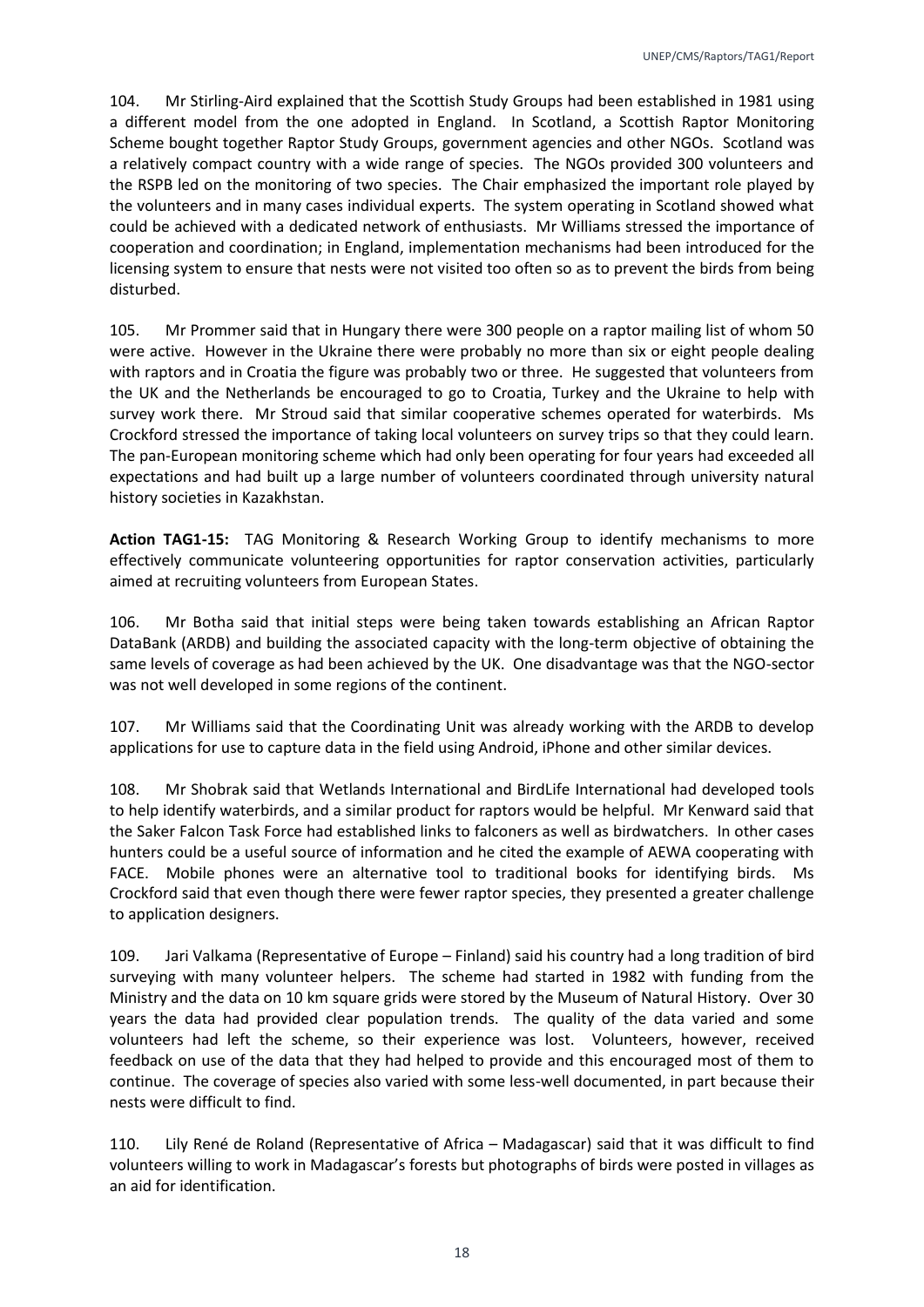#### The Hen Harrier - *Circus cyaneus*

111. Stephen Murphy of Natural England made a presentation on the Hen Harrier describing its physical characteristics and changes in its population in England, drawing on the results of a PhD study.

112. In the eighteenth and nineteenth centuries, the species had been common across the UK. The reduction in forest coverage suited the Hen Harrier which preferred open spaces. The development of muzzle-loading shotguns in the late 1700s contributed to the bird's decline and by the end of the nineteenth century it was restricted to the Highlands and Islands of Scotland. It began recolonizing after the Second World War with the decline of the great estates. By the 1960s there was a small breeding population in England and 25 recorded pairs in the 1970s and 1980s. At the same time Merlins and the Red Kite staged recoveries in similar habitats but Hen Harrier numbers decreased, and 2013 was the first year for some time with no young reared at all. The species had declined by 22 per cent in recent years and conflict with game keepers raising grouse was a likely factor. Engaging with land managers and recruiting conservation volunteers were necessary.

113. Satellite tracking had provided a clearer picture of the species' dispersal ecology and migration. Historical literature suggested that the birds moved to the coasts and marshes outside the breeding season. Data from 42 birds with wing tags over the period 1999-2002 confirmed the old records. Radio tags with range of 40km led to the discovery of one bird in Denmark, some on the Isle of Wight off the south coast of England and some in Southern Ireland and Wales. Light weight satellite transmitters were being now fitted to chicks and 34 tagged birds had been followed for periods ranging from 3 to 30 months.

114. Hen Harriers liked grouse which in turn liked heather. It was possible to model likely suitable habitat but it was not understood why birds frequented some areas but not others. Females tended not to go to the coast but stayed in the Pennine uplands remaining at the same altitude; males behaved differently coming to sea level when temperatures fell too much and three tagged individuals migrated to France and one named 'MacPedro' flew to Spain. Hen Harriers were communal birds so if observers found one, they often found several others roosting close by.

115. The birds' migration behaviour was varied. Some birds migrated while others were sedentary, and males and females followed different patterns. Two sister birds both migrated but to different destinations. Mr Virani said that this was also the case in the elsewhere, the theory being that the female birds were larger and could tackle larger prey while the males foraged further afield in search of more mobile prey.

116. England was not alone in experiencing problems with the Hen Harrier. Losses were also being reported in Palencia, Spain and Poland.

117. Mr Heredia said that management interventions such as supplementary feeding in breeding areas had proven to be successful. This was done not to ensure that the birds had sufficient nutrients but to reduce the number of grouse they were taking and thus reduce the likelihood of persecution by gamekeepers.

118. Ms Crockford said that there were many reasons for undertaking monitoring including understanding population trends and there were pressures to introduce standardized methodologies. When dealing with migratory species, another factor to consider was the optimal time for monitoring to take place during the cycle: the breeding season, during passage or winter congregations. The TAG might consider providing advice on this.

119. Mr Virani spoke of the challenges in East Africa which had provided the greater number of the 16,000 entries in the new pan-African database (ARDB). The Chair suggested that some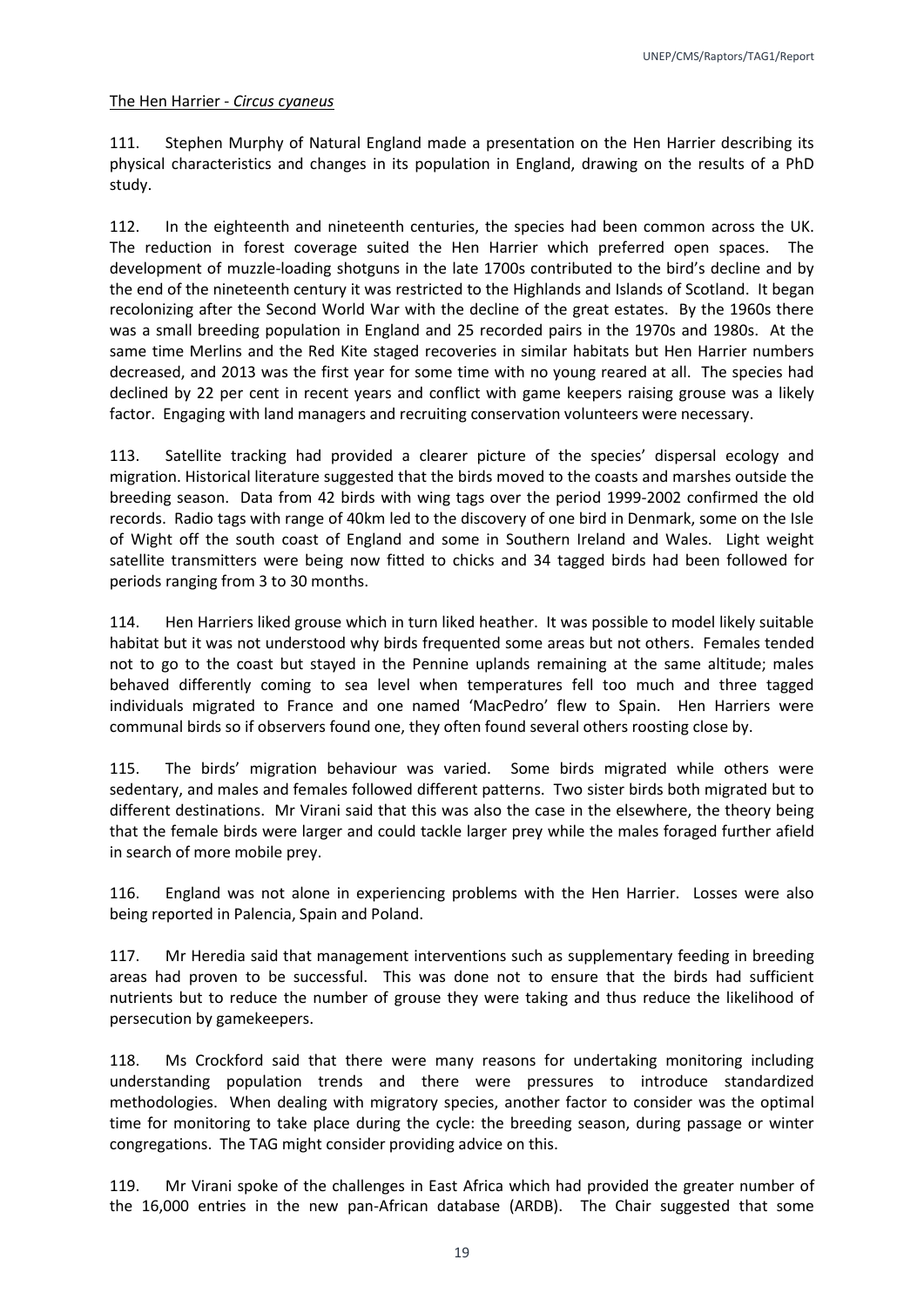stocktaking be done and consideration given to a regional approach to data collection. New information might expose false 'facts' previously assumed to be correct, such as the migration behaviour of Hen Harriers. Mr Stroud said that some of the information upon which the IUCN Red List was based was also old and in need of updating. Some prioritization of the species to be reviewed was also necessary.

120. Ms Crockford saw the potential for attracting financial support from large power companies in support of projects on sensitivity mapping using new technologies. Mr Botha said that funding had been secured for ascertaining vulture movements along power lines. The focus had been placed on Palaearctic birds moving south including many African birds migrating within Africa. Much was learnt about migration movements including some going East-West. With the power network expanding rapidly, this was important baseline knowledge. Capacity was unfortunately rather limited.

121. The Chair suggested that it might be a good idea to establish a list of experts on monitoring who could provide advice or even participate in surveys and Mr Botha stressed that it was important for there to be experts available across the entire MoU area. Mr Williams said that a simple spreadsheet could be produced linking experts to particular species and localities. The list could be published on the Raptors MoU webpage. Mr Shobrak said that travel costs and safety concerns were a problem in some areas. Mr Prommer said that monitoring activities provided an opportunity to raise public awareness and build capacity and that some key bottlenecks such as Gibraltar had active teams whereas he was not sure whether this was true in the case of the Bosporus. National reports were an important tool in determining where more monitoring effort should be concentrated.

**Action TAG1-16**: TAG Monitoring & Research Working Group to further consider the possibility of establishing a list of experts on monitoring, to potentially provide advice or participate in surveys.

#### <span id="page-20-0"></span>**6.6 Activity 6: Reporting - Supporting Measures**

#### Norway's National Raptor Conservation Strategy

122. Mr Williams, commenting that the response from Signatories to the call to submit National or Regional Strategies had so far been disappointing, called upon Mr Størkersen to explain how Norway had gone about devising its strategy. It was understood that the European Union would be completing its Regional Strategy shortly.

123. Mr Størkersen explained that Norway had identified areas where action was needed and where intervention could bring most benefit. The process had been quite complicated with many stakeholders to consult, but the task had been completed with support from the NGO and international communities. The Norwegian Ornithological Society had been commissioned two years previously to start compiling a report, which had recently been published.

124. Norway was among the first countries to sign the Raptors MoU in October 2008 and was building on existing activities both by the government, NGOs and individuals relating to population, taxonomy and the effects of pollution. The country had high environmental standards and the legislation enjoyed high levels of public acceptance and compliance.

125. Norway required full EIAs for large projects and even for small scale ones it had to be shown either that no harm would be caused to the environment or the mitigation measures explained. Some licences that had been issued incorrectly were being revoked and the number of birds killed was being monitored. A new Biodiversity Act had been passed in 2009 enshrining the 'precautionary principle' into Norwegian law. In order to retain subsides, wind power operations and forestry had to be environmentally friendly. National monitoring schemes had been put in place for raptor species but none were listed in Category 1 of the MoU while 22 were in Category 2.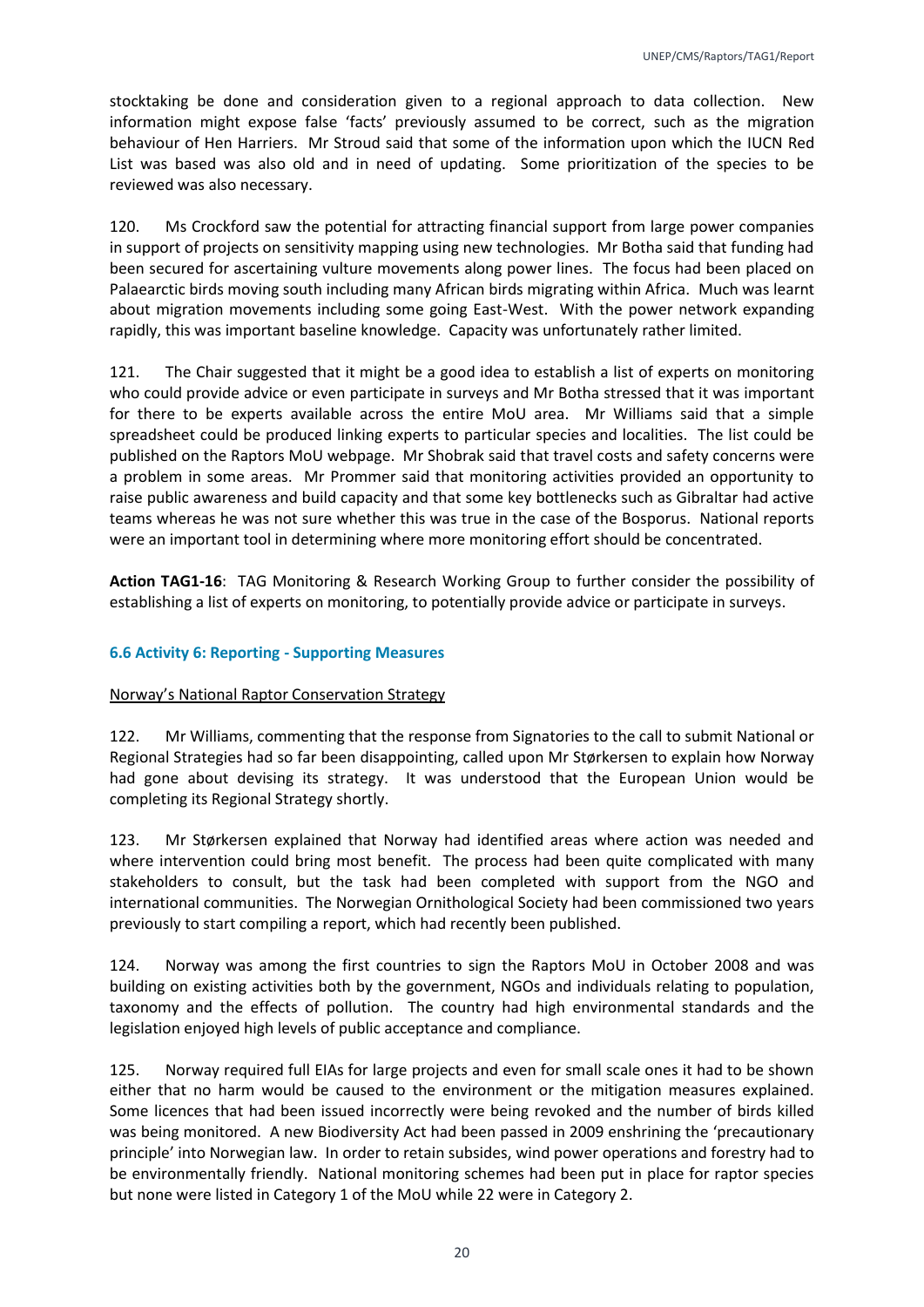126. The Raptor Conservation Strategy would feed into the Norwegian National Biodiversity Strategy and Action Plan (NBSAP) process and into reports to the Bern Convention. There was no direct linkage to the EC Birds Directive as Norway was not a member of the EU but Norwegian farmers had to pay heed to certain EU legislation. Mr Javed also mentioned the ongoing NBSAP process in the UAE and efforts to integrate Raptors MoU actions within the NBSAP action plan which provides a very good mechanism for the implementation of the Raptors MoU in the country.

127. The three main challenges faced in developing the report were funding, collating and sorting all the base information and meeting the tight deadlines. The process was helped by the fact that there was already considerable work being done for raptor conservation and the Minister at the time was very enthusiastic. Mr Musyoki also had concerns about the cost of compiling reports and ensuring that the requisite actions were taken afterwards. This in part was facilitated by careful coalition and consensus building. Mr Størkersen said that the next step would be a governmentsponsored workshop and agreeing short and long-term actions.

128. There was a discussion about the best approach to engaging other stakeholders. Mr Musyoki said that the inclusive approach was new in Kenya where it had been normal for conservationists to develop a plan and then seek to press ahead. In Mr Stirling-Aird's experience all stakeholders fought their respective corners and so it was important to prepare the conservation case well and master the facts. Mr Botha felt that different approaches might be called for depending on the circumstances; a crisis might require prompt action and recalled how long it had taken for DDT to be banned after concerns first arose.

129. Mr Kenward asked about linkages between the MoU and the EU's Raptor Conservation Strategy. Mr Stroud said that there was a consolidated strategy being prepared on behalf of the EU by the European Commission but it was not yet finalised. He understood that the Ornis Committee of the Birds Directive would be meeting in the spring of 2014 to do that.

#### Data Sharing

130. Ms Crockford initiated a discussion on data sharing. Mr Prommer said that some project managers were reluctant to disclose data for a variety of reasons: some information related to projects was confidential; some was commercially valuable; and some sensitive for conservation reasons. The Chair felt that nonetheless it would be useful to know who was doing what even if details of project work were not revealed. Mr Stroud said that through the UK's National Biodiversity Network, data sets could be added partially (and confidential information withheld). Mr Musyoki called for agreed protocols on data sharing, so that information would be volunteered in the knowledge that it would not be misused. Mr Williams was aware of mechanisms by which BirdLife International partners could share information through their data zone. Mr Kenward asked whether the Coordinating Unit was in contact with WCMC and the Global Biodiversity Information Facility (GBIF): the Coordinating Unit was not directly but the CMS Secretariat was and Mr Williams was anxious to avoid a proliferation of different databases and formats.

**Action TAG1-17**: TAG members to consider providing examples of data-sharing protocols.

#### CMS Online Reporting System

131. Mr Heredia made a presentation on progress concerning the Online Reporting System (ORS) that was being developed for the CMS Family and other MEAs. It was an electronic platform that allowed questionnaires to be tailored to particular needs and for responses to be filed online. The system had been designed by WCMC in conjunction with AEWA which had pioneered its use with the national reports submitted to the MOP5 in April 2012. CMS would use the adapted system for the national reports to be submitted to COP11 by Parties.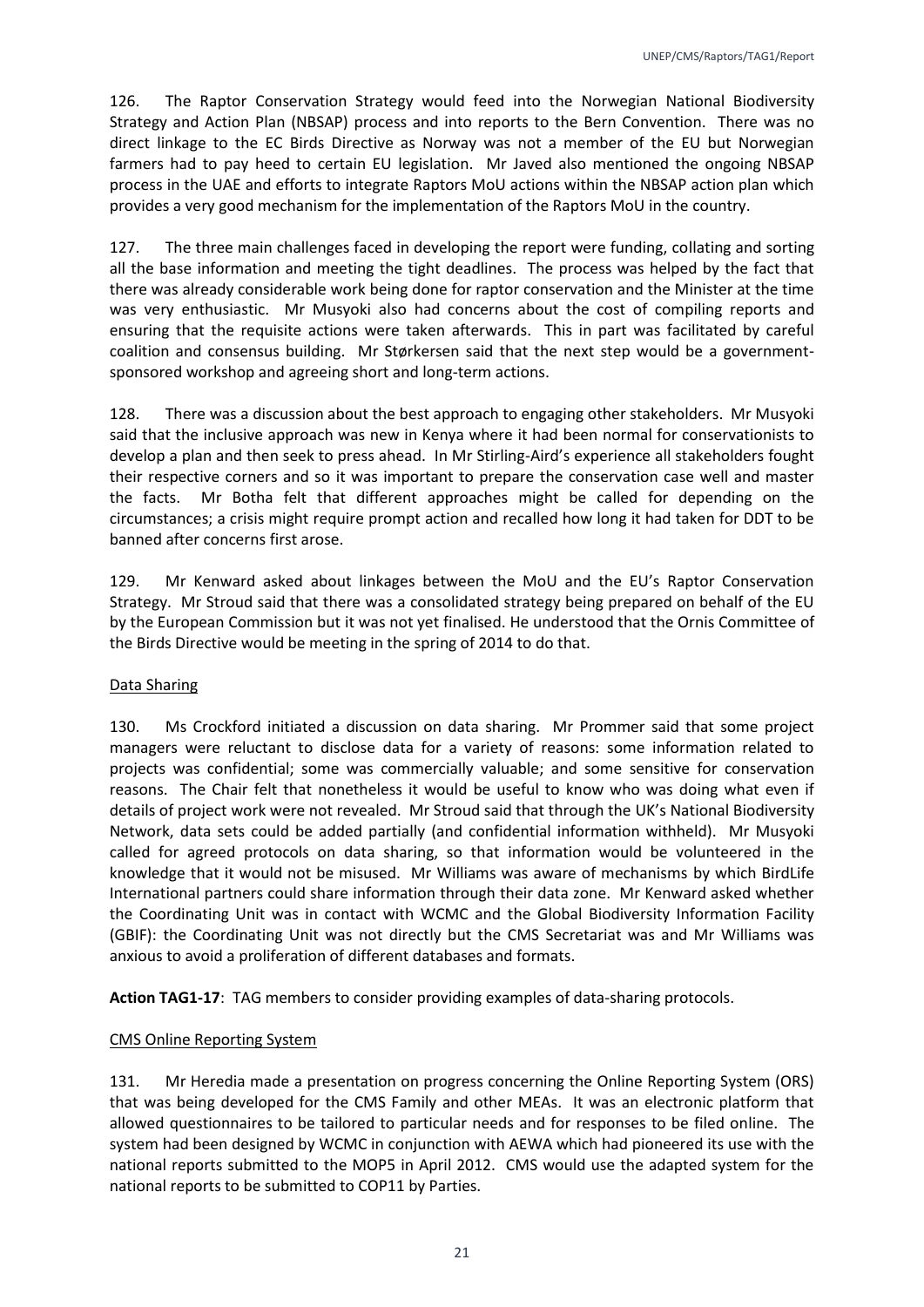132. Speaking from his experience from AEWA, Mr Størkersen said that completing the forms initially took some time, but as the data were stored, subsequently only updated information had to be entered. The system required reliable internet connections and the offline version was still being finished.

133. Mr Williams saw clear advantages with an online reporting system and noted that Signatories had agreed at MoS1 to adopt it. All but two of the Signatories to the Raptors MoU were Parties to the parent Convention. The details of the design of the MoU report could be worked on later.

**Action TAG1-18**: To divise a reporting system for Signatories which integrates with the existing CMS and AEWA Online Reporting Systems – see TTD Activity 6 'Reporting: Supporting Measures', Task 6.1.

#### <span id="page-22-0"></span>**6.7 Activity 7: Additional Tasks - Emerging Issues and Horizon Scanning**

134. Mr Stroud spoke of the experiences with both Ramsar's Scientific and Technical Review Panel and the AEWA Technical Committee which dealt with a rolling list of issues such as avian influenza, wildlife disease and the potential to engage with specific sectors (e.g. faith and women's groups). Some of these 'watching briefs' had resulted in daft Resolutions being tabled at AEWA Meetings of Parties. He advised that a list of emerging issues be prepared for consideration at the second meeting of Signatories (MoS2). The Chair agreed that it was now the norm for some form of horizon scanning to be undertaken by advisory bodies.

135. Mr Shobrak raised the issue of the loss of tagged birds, many of which appeared to be being intentionally targeted and shot. One problem identified by Mr Williams was that birds fitted with tags and transmitters were potentially easier to see and therefore were more vulnerable to hunters. Birds with transmitters were also seen as a military threat, and Mr Williams cited cases reported from Israel which had lost tagged birds that had been detained as 'spies' by the authorities of some neighbouring countries. Mr Shobrak explained that there were fears that such birds could be used to trigger radar defences rather than being used for spying as had been reported. It had emerged that a Spanish company was developing a drone that looked exactly like a Bonelli's Eagle (*Aquila fasciata*); if this device became widely used, the consequence would probably be more birds being shot.

136. The Chair raised the issue of environmental impact assessments and the impacts of wind farms after construction. In general he felt that the standard of EIAs conducted had proven to be poor. He said that Miguel Ferrer in Spain had now devised a means whereby he could identify exactly where to place turbines to minimize collisions. Mr Kenward said that work by falconers in the US a generation ago had shown what types of power lines were responsible for most electrocutions. Recently, modelling movements of radio-tagged harriers had informed planning for a wind farm proposed near Langholm. He added that any projects funded by the Asian Development Bank or the Arab Development Bank needed an EIA, even if national legislation did not require one.

**Action TAG1-19:** Forward planning: (a) To develop and adopt a mechanism to routinely incorporate horizon-scanning into the work of TAG; and, (b) To capture emerging issues to be presented to MoS2.

#### Vultures and the Poaching of Elephants and Rhinos

137. Mr Virani said that it was important to know how quickly the authorities could react to poaching incidents and how rigorously they enforced legislation and pursued cases through the courts. Killing birds should carry appropriately harsh penalties. Mr Shobrak said that the interrelationship between carnivores and scavengers was important, and the balances delicate with the loss of carnivores affecting the availability of carcasses for vultures.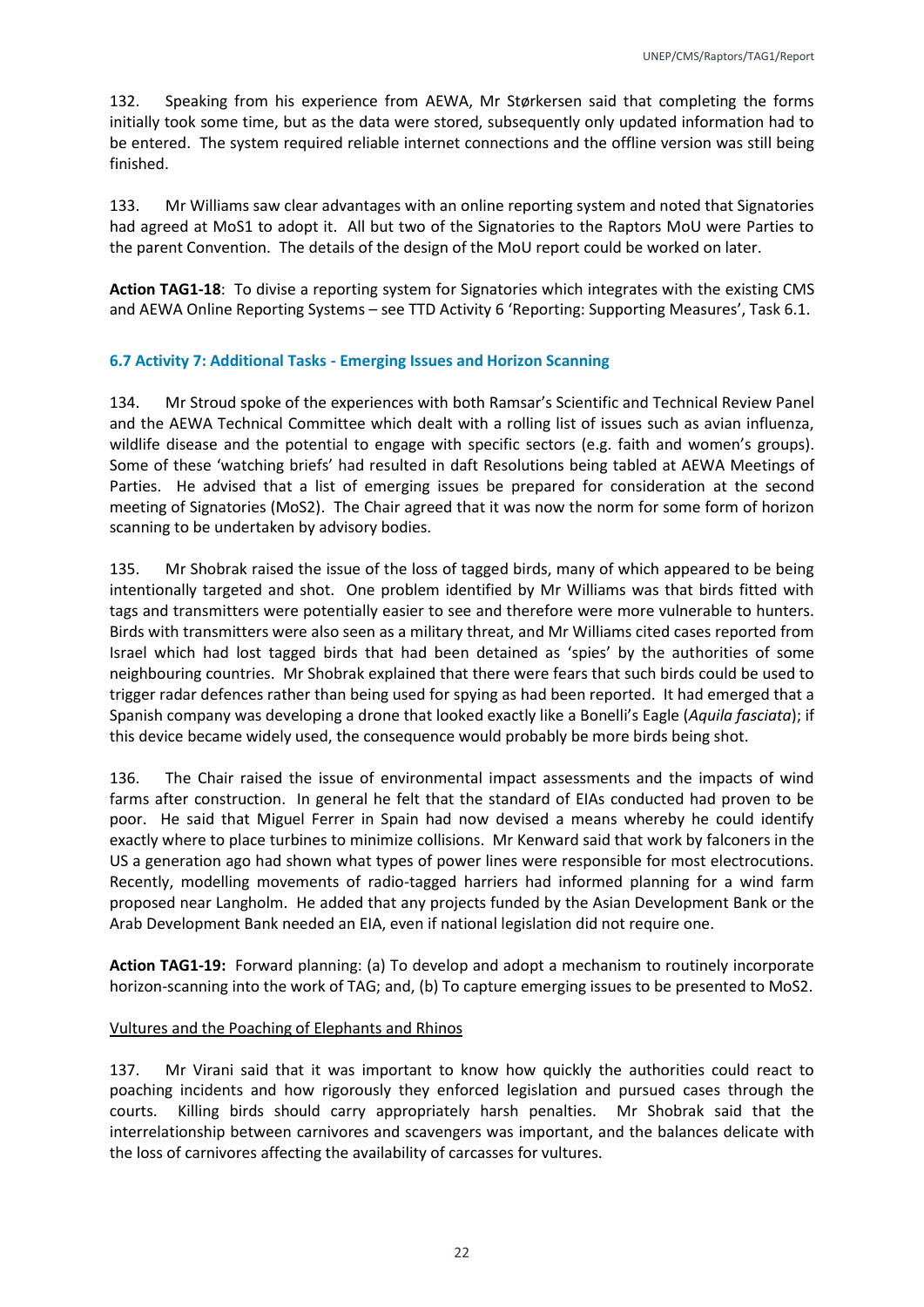#### Climate Change

138. The meeting was reminded that Stuart Housden had mentioned the effects of climate change with greater rainfall reducing hatching and fledgling success among the Golden eagles in the Western Isles. A possible solution might be artificial feeding. Mr Williams expressed concerns that some measures conducted under the banner of raptor conservation were actually domestication of the birds, with consequences for the animals' behaviour. There were also inherent risks in artificial feeding programmes as they increased the danger of disease spreading. Mr Kenward thought that some benign intervention was appropriate in combination with efforts to counteract detrimental factors.

#### Additional issues

139. Mr Prommer said that another problem was the loss of secondary habitat. Fewer residual seeds were being left on the ground after harvesting and a farming revolution was taking place in Ukraine and the Russian Federation where traditional agriculture was being supplanted.

140. Mr Virani said that when he was first doing fieldwork 16 years earlier, the idea of raptor education centres was first being developed. With the African landscape changing, there might be more demand for such education centres, run on commercial lines and charging people to enter.

141. Fernando Feas (Expert – Spain) commented that some species had recovered so well that they were now considered a problem and were allegedly attacking livestock. Mr Botha said it was credible that some new-born lambs or ewes giving birth might be attacked by birds of prey. The Chair said that the BBC TV would be joining the meeting the following day and one of the issues that they would raise was the interaction and conflicts between conservation and farming.

142. Mr Prommer said that with technologies improving and becoming more easily available, protocols should be established for tagging birds and a priority list drawn up for species to be the subject for PhD research.

143. The Chair said that more people needed to be trained to handle birds for tagging, pointing out that Mr Kenward had been called away twice during the meeting to provide training in tagging Common Buzzards (*Buteo buteo*).

144. Mr Botha said that a value should be calculated for the ecosystem services provided by raptors. The trade in raptor products for use in traditional medicine was thought to be South African Rand 100,000 each year in the Eastern Zululand alone. Mr Williams cited other cases: the insects eaten by Amur Falcons helped protect crops while reducing the need for pesticides and the collapse of vulture populations in India led to an increase in the number of feral dogs leading to more case of rabies in humans. Mr Stroud pointed out that the MoU's Action Plan made reference to investigating the superstitions surrounding owls in Africa.

#### Action Plan

145. Ms Crockford presented a blueprint for prioritizing actions based on years of experience with MEAs and international fora. In tabular form she showed what activities were already being undertaken and which Species Action Plans were in the pipeline, with a colour-coded prioritization scale, indicating where Action Plans already existed (some from the 1990s had been prepared by Mr Heredia) or LIFE+ projects were under way and where they were most pressingly needed. The possibility of organizing workshops in the context of LIFE projects might be explored. One criterion for raising the level of priority might be the number of MoU Signatories that were also a Range State for a species.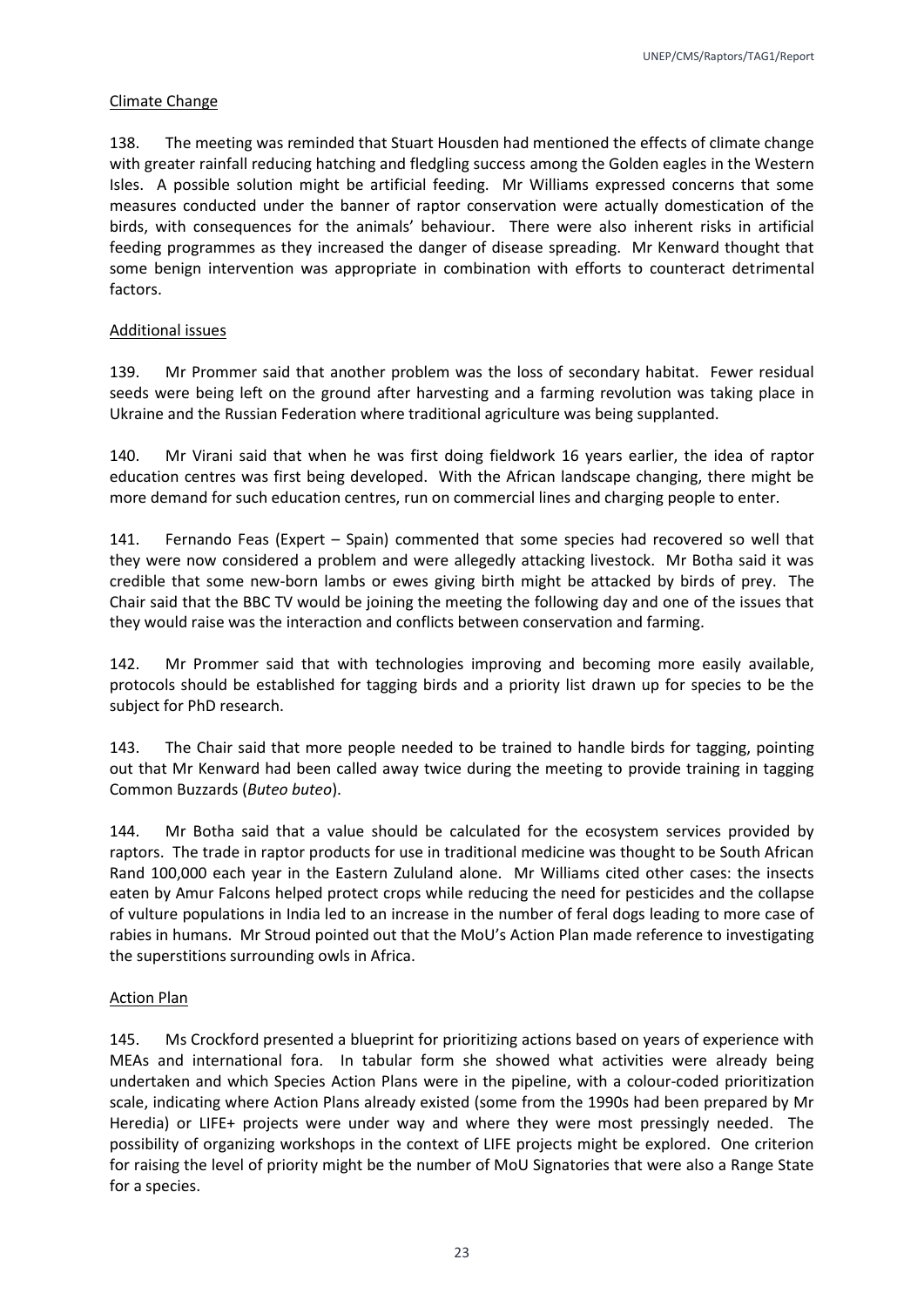146. Mr Prommer said that one of the conditions imposed by the European Commission on projects supported by LIFE was that five-yearly reviews be undertaken of Species Action Plans. Mr Williams added that the draft Saker Falcon Global Action Plan (SakerGAP) would be presented to the CMS COP11 and would take into account European aspects.

#### List of Project Proposals

147. Mr Williams ran through the list of research project proposals that had been received and collated by the Coordinating Unit and invited comments from the floor. The project outlines had been circulated electronically to TAG members in advance of the meeting. Mr Williams stressed that the TAG was only being asked for its opinion on the projects; it would be for the Signatories to decide which of the projects, if any, to fund when resources allowed. The list of projects would be periodically reviewed and new candidates added as had already happened after the Saker Falcon Task Force Stakeholders' Action Planning Workshop that had been held in Abu Dhabi in September 2013.

148. Mr Shobrak's view was that the TAG needed a sound scientific methodology upon which to base its opinions and found that the high-medium-low priority categories were too simplistic, preferring a scoring system. Mr Virani was concerned that species about which little was known might be at a disadvantage and might lose out even though the need for more research or conservation effort was greater. Mr Stroud suggested that the TAG adapt the guidelines used by AEWA which he said provided guidance without being excessively prescriptive and gave a brief description of the provisions and criteria, which included a requirement regular progress reports on funded projects. Mr Heredia said that the CMS Small Grants Programme (SGP) also had a set of eligibility criteria. The most recent call under the CMS SGP had resulted in 46 applications, some of which related to birds of prey.

149. It was agreed that the Coordinating Unit would prepare revised guidance for use by the MoU based on the AEWA model. Projects would be posted on the TAG Workspace. As there was no dedicated fund available to finance the projects, there would be no formal call for applications. TAG members would review the list of project proposals and make recommendations on the priority level of those proposals. The list would then be circulated by the Coordinating Unit to the Raptors MoU Signatories for expressions of interest for voluntary contributions.

**Action TAG1-20:** The Coordinating Unit to circulate the project proposals to TAG Members again with a revised assessment table incorporating some points from the template from AEWA.

**Action TAG1-21:** The Coordinating Unit to collate the comments from TAG Members and to circulate these to Signatories with the suite of Project Proposals.

## <span id="page-24-0"></span>**7. Prioritization of Tasks**

150. The Chair said that it was his intention to run through the tasks and assign responsibilities as speedily as possible, mindful that some participants would have to leave the meeting earlier to catch flights. The deadline for action unless otherwise stated would be mid-November 2014. It was also noted that four members of the TAG were not present and they too might wish to be involved in the intersessional work. The Coordinating Unit was requested to organise a teleconference with the missing TAG members ideally within two weeks of the meeting.

**Action TAG1-22:** The Coordinating Unit to organize a teleconference with the TAG members that could not attend the TAG1, ideally within two weeks of the meeting.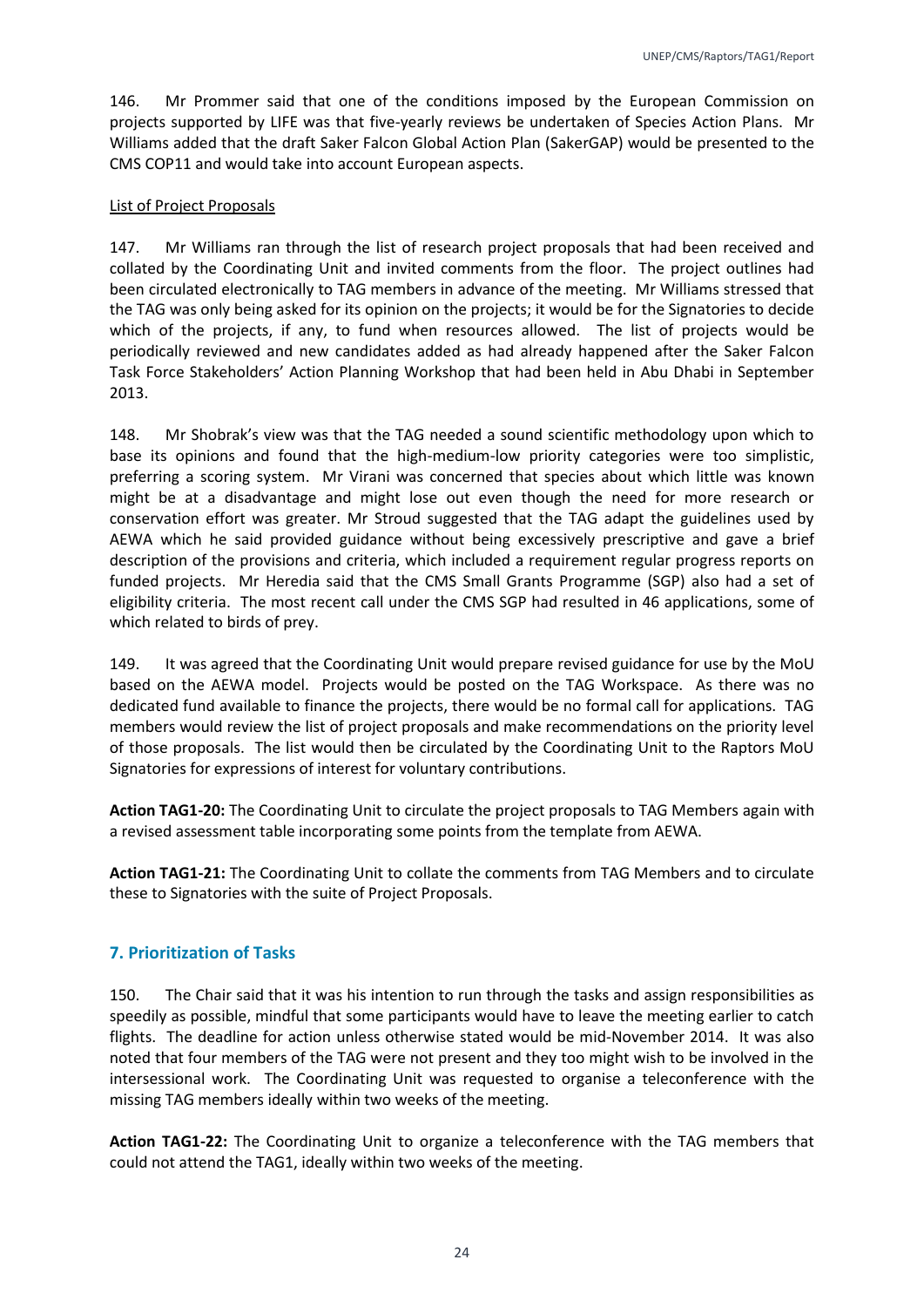151. Jenny Renell (Coordinating Unit) had already taken the list of Activities and attempted to fill in the Task Tracking Documents (TTDs). The draft Work Plan contained a list summarizing all the TTDs. The Chair agreed that the proposed process seemed reasonable but asked what the timescales for action and reporting back were, given that there was no firm date yet for MoS2 of the Raptors MoU. The best estimate for completion of tasks allowing for the 60-day deadline for compiling MoS2 papers would be July 2015. Ms Renell pointed out that the documents being shown on screen had been prepared before the meeting and did not take account of the changed structure proposed by Ms Crockford. The Coordinating Unit would revise the documents afterwards to adapt the suggestions agreed by the TAG. MoS2 would need to be presented with a report by the TAG and would therefore have an account of the progress being made towards achieving a range of tasks.

152. The TTDs contained a description, a priority ranking, the name of a lead person or organization, the names of other people involved, the product or outcome, the geographic applicability, the audience, dependencies, financial needs and linkages to other process such as CMS, the CMS Scientific Council, the AEWA Technical Committee, the Ramsar Convention and others, and a miscellaneous section. The TAG was asked to identify the lead person or organization and to assign a level of priority at the current meeting.

153. Activity 1 'Improvement of protection' was deemed essential and Vicky Jones of BirdLife International nominated to take the lead, assisted by Mr Botha and Mr Shobrak.

154. Mr Shobrak said that the new BirdLife International taxonomy is expected to be published in May or June. The CMS COP11 was also expected to make a decision on which reference would be used for the Convention's Appendices. While not underestimating the importance of taxonomy, Mr Williams felt that this issue should not be allowed to cause delays in action on other more pressing conservation-related tasks.

155. Mr Virani said that the TAG could liaise with the IUCN Vulture Specialist Group and the Asian Raptor Research and Conservation Network (ARRCN) and proposed that Mr Botha and Mr Shobrak be involved.

156. With regard to sites, Mr Stroud said that this could be a delicate issue and so BirdLife International needed to consult the Signatories before a formal proposal was tabled. The list of sites presented to MoS1 contained some errors concerning the UK, and the British Government therefore wanted the chance to review any draft list.

157. Mr Kenward suggested that the Peregrine Fund and BLI should lead Activity 2 'Protection and/or Management of Important Sites and Flyways'. Mr Botha said relevant national BLI partners should be involved too and the following TAG members volunteered: Shobrak, Virani, Feas, Prakash, Crockford, Stroud and de Roland. This task was also categorized as essential. Ms Crockford suggested adding a sub-point regarding the need to develop Species Action Plans and Mr Stroud mentioned the link to the assessment of threats to and pressures on birds required under Article XII of the EC Birds Directive.

158. It was agreed that the tasks relating to power lines and sources of renewable energy should be kept together as these would in all probability be dealt with by the proposed CMS Working Group. Illegal persecution would be dealt with separately. Partners with which to liaise included BirdLife International, the Peregrine Fund and the Endangered Wildlife Trust because of its Birds of Prey Programme. Members chosen to serve on the Working Group on 'Power Grids & Renewables' (Activity 3, Task 3.1 and 3.2) were: Mr Virani, Ms Crockford (WG Leads); Mr Javed, Mr Botha, Mr Heredia, Mr Prommer and Mr Shobrak. This area of work was considered essential and a start would have to be made so that an interim report could be submitted to the CMS Scientific Council. Within the Working Group's remit were the IRENA project, the Rift Valley MSB Project and any draft Resolution for COP11.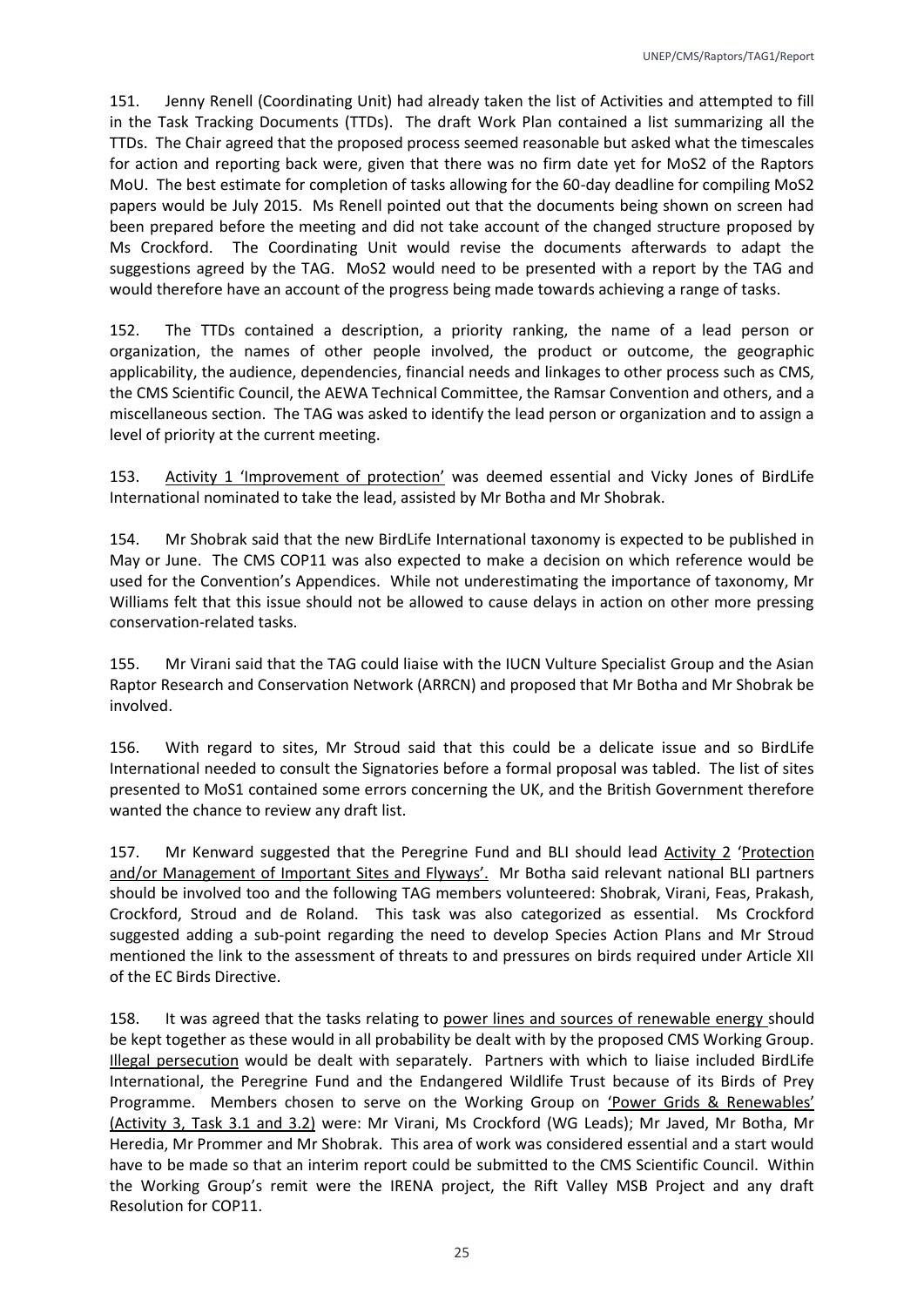159. Mr Virani said that the proposed Pan-African Energy Summit could proceed within six months as soon as the funding was secured.

#### Activity 3, Task 3.3 'Persecution (Illegal killing)'

160. Mr Williams reiterated that poisoning had been excluded from this item and was being dealt with as a discrete threat. While considered an essential item of work, it was recognized that finding solutions would be a long-term exercise. It was agreed that Mr Musyoki and Ms Crockford would take the lead assisted by Mr Botha, Mr Kenward, Mr Feas and Mr Prommer. The Working Group would have to liaise with the CMS Pan-Mediterranean Task Force (if established as anticipated), the Bern Convention and the Saker Falcon Task Force. Ms Crockford suggested consolidating the findings of the Amur Falcon case study. Mr Kenward urged caution in the wording of the Working Group's remit saying that mention of 'persecution' had emotional connotations and would not promote cooperation from the hunting community.

#### Activity 3, Task 3.4 'Poisoning'

161. Mr Williams acknowledged that in the run-up to the CMS COP11 it would not be practical to impose on Mr Heredia who was anyway not a member of the TAG. The Chair pointed out that the parent Convention already had a dedicated Working Group which was being chaired by Richard Shaw so this area of work should not prove too onerous for the TAG.

162. It was agreed that Mr Botha and Mr Prakash would lead the TAG Working Group on Poisoning, supported by Mr Stroud, Mr Kenward, Ms Crockford, Mr Prommer, Mr Musyoki and Mr Shobrak. The work was considered a high priority and the lead partners were the CMS Working Group, the IUCN's Sustainable Use and Livelihoods Group and international hunting associations.

163. Mr Heredia pointed out that the interest of CMS in this issue had originated through the Bern Convention's involvement in the Mediterranean region. It was understood that CMS might want to take a global rather than regional perspective of the problem.

#### Activity 4 'Awareness raising'

164. This was a cross-cutting issue and therefore there was some discussion about how appropriate it was to assign it as a separate task. Mr Kenward said that it was a complicated and potentially delicate task that was at risk of being relegated to a lower level of priority. The TAG however decided that it was a high priority. Ms Crockford suggested that the issues which needed to be subject of awareness raising should be prioritized.

165. Mr Prommer and Mr Botha were nominated as the leads to be assisted by Mr Kenward, Mr Shobrak, Mr Feas and Mr Javed. Mr Kenward stressed the need for the TAG Working Group to be multilingual and it was agreed that it should liaise with public relations and communications experts. No particular deadline was set for completion of the tasks of this Working Group.

#### Activity 5 'Monitoring'

166. Monitoring work was considered essential and Mr Valkama and Mr Stroud were appointed to lead the Working Group, with Mr Prommer, Mr de Roland, Mr Javed, Mr Botha, Ms Jones, Mr Virani and Mr Shobrak as members. Nyambayar Batbayar (Representative of Asia - Mongolia) who was not present would also be invited to participate. Mr Kenward would propose a suitable person to serve [subsequently Mr Kenward nominated Mr Janusz Sielicki from the International Association for Falconry and Conservation of Birds of Prey].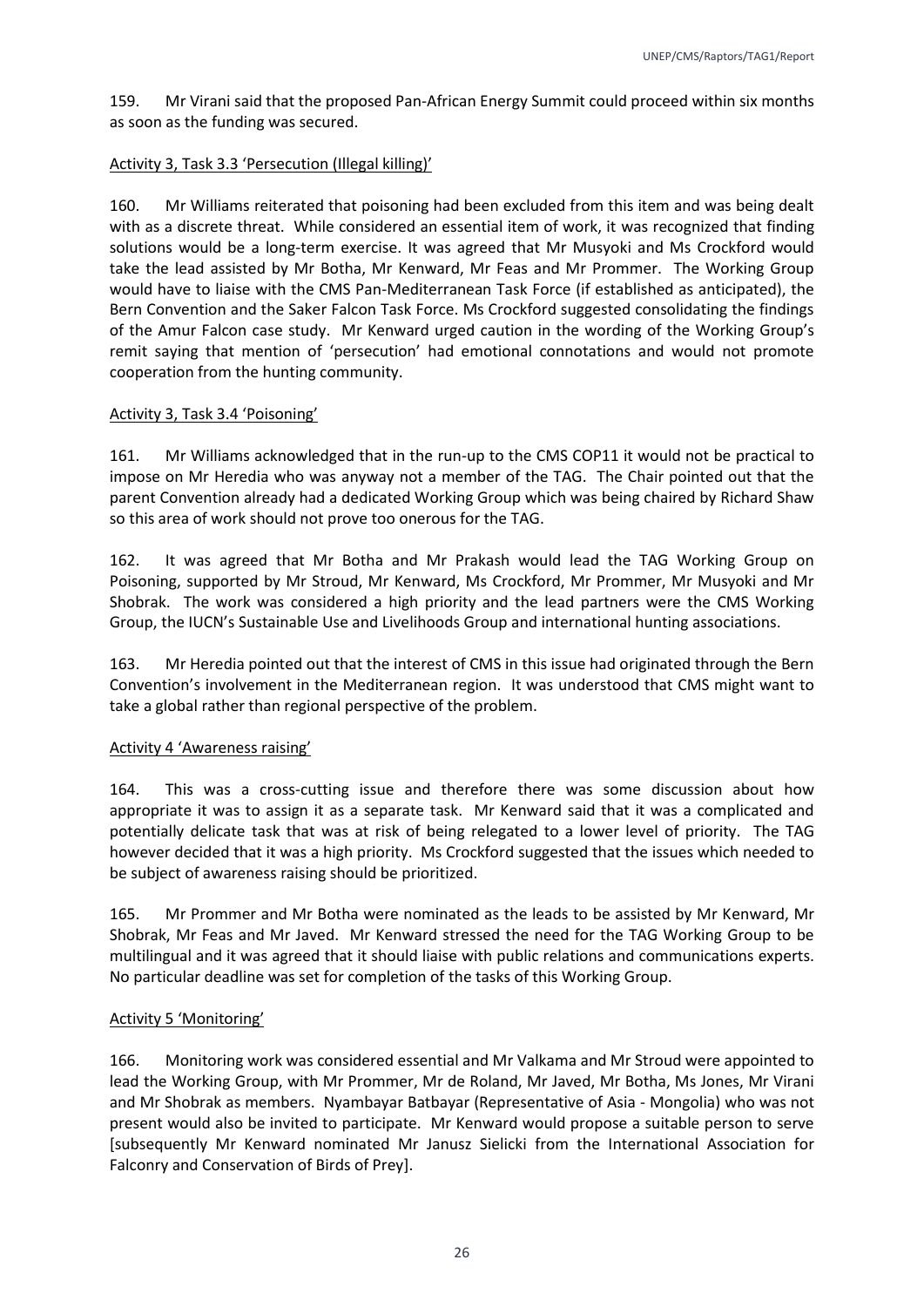167. The Working Group should liaise with EURAPMON, EURING, MoveBank, the African Raptor Database, WCMC/GEOSS, the European Bird Census Council, the Pan-European Bird Monitoring Project, GBIF, the Abu Dhabi Global Environmental Data Initiative (AGEDI), Migratory Soaring Birds Project, the Mediterranean Raptor Migration Network and the Siberian Environmental Center.

#### Activity 6 'Supporting Measures'

168. Mr Williams recalled that there were a number of developments: Mr Heredia had reported on progress of the Online Reporting System which CMS Parties were using for their forthcoming COP based on the model pioneered by AEWA; Mr Størkersen had made a presentation on the elaboration of Norway's Strategy; the EU Member States would be producing reports for the Commission (and of the 28 Member States, 13 were Signatories of the MoU). The aim of the Coordinating Unit should be to go to MoS2 with a draft model of the reporting template and this could not be done until there was some indication of what the strategies would look like and how the MoU was being implemented by Signatories.

169. Ms Crockford said that raptors could be integrated into NBSAPs as this would provide some additional political weight. She, however, questioned whether there were sufficient resources and capacity to allow this to happen and suggested that a Signatory be asked to trial some options. Mr Williams referred to the CMS guidance, the Raptors MoU Guidance on developing strategies and the draft EU Report where linkages had been made to NBSAPs.

170. This task was assigned high priority and Mr Thompson, Mr Størkersen and Mr Javed were asked to lead supported by Ms Crockford, Mr Stroud, Mr Musyoki and Mr Prakash. Umeed Khalid (Representative of Asia – Pakistan) who was not present would also be invited to participate. It was also agreed that the AEWA Secretariat should be consulted on this issue.

#### **Other issues**

#### Fundraising

171. Mr Williams reported that the Coordinating Unit had limited core funds but was working with the Secretariat of the Dugong MoU to develop a joint fundraising strategy.

#### Climate Change, Food Security, and Landscape Change

172. These issues should be considered alongside other threats and pressures (see above).

#### Horizon-scanning

173. The Chair proposed this as a discrete task and suggested that it be the subject of a paper for MoS2 along the lines of the AEWA paper presented by Mr Stroud. It was agreed to add this task to the list as Activity 7.

174. Mr Thompson and Mr Javed were asked to lead with the support of the entire TAG. The task was assigned high priority.

**Action TAG1-23:** The Coordinating Unit to include 'Horizon-scanning' to the TAG WorkPlan in 'Other Activities/Actions'- no TTD required.

#### Vultures

175. Mr Stroud raised the question of the perilous state of vultures, which he thought might be an appropriate subject for a Resolution at MoS2. Mr Virani said that they were certainly a very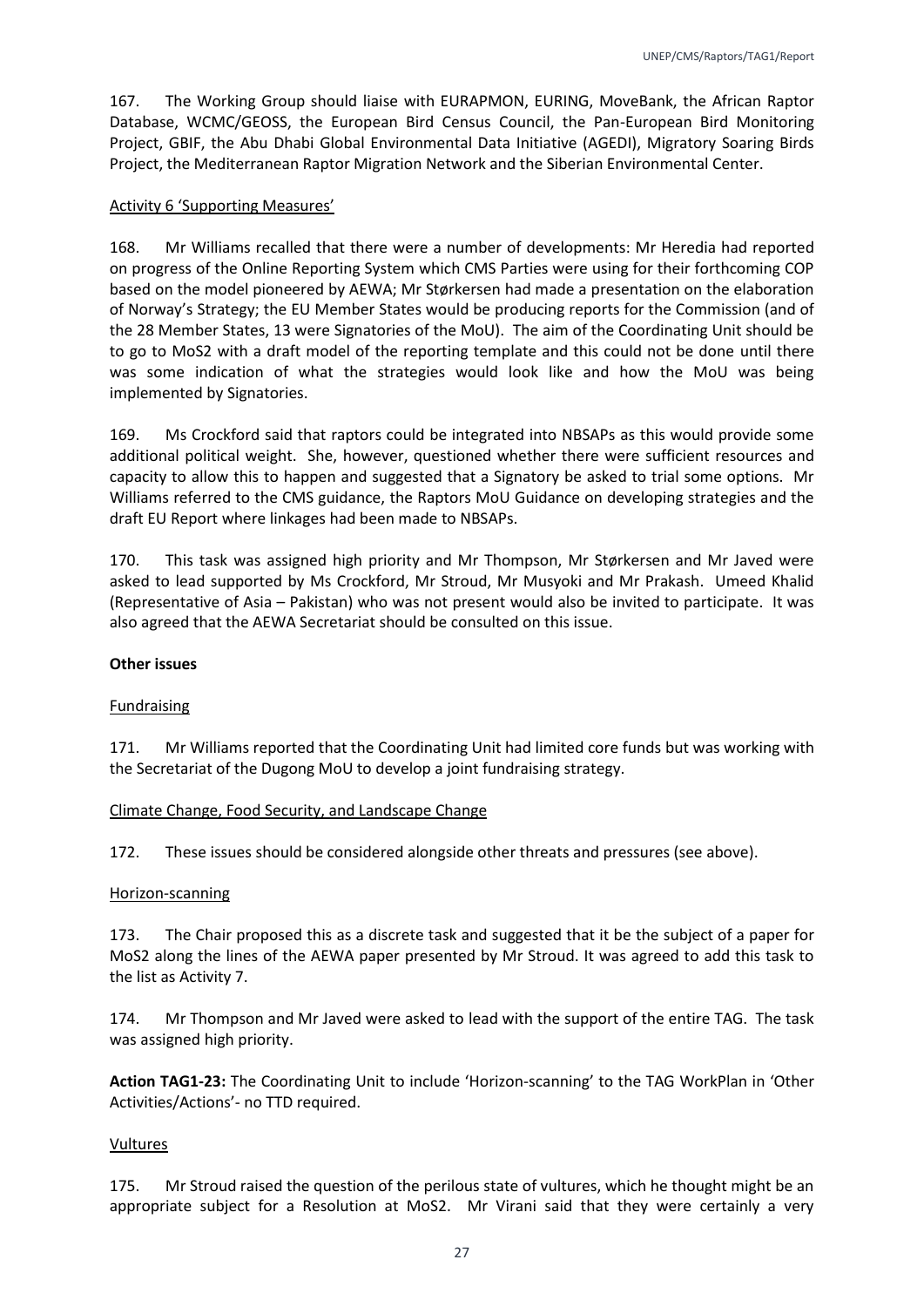threatened group in Africa and Mr Botha agreed. Mr Stroud said that he would gladly coordinate the drafting but needed help with the factual input. Mr Williams suggested that the possibility of raising the issue at the CMS COP11 should also be considered, possibly through organizing a side-event. Ms Crockford suggested that as there were likely to be many Resolutions at the CMS COP11, it might be better to ensure that issues relating to vultures should be mentioned in appropriate texts and that it would be better to have a specific Resolution at MoS2. As there were also indications that some further Gyps species were migrants, consideration might be given to adding some of the more threatened ones to the CMS Appendices. Background information could be provided to any party interested in pursuing this option. Mr Kenward said that there were benefits in listing species as it drew attention to them but he was concerned that the listing procedures might be a distraction. Mr Prommer pointed out that under some funding mechanisms listing on international agreements was a qualifying criterion.

**Action TAG1-24:** The Coordinating Unit to follow up David Stroud's offer to coordinate the drafting of a Resolution on the perilous state of vultures for MoS2.

## <span id="page-28-0"></span>**8. Development of the TAG Work Plan 2014-15**

176. Mr Williams sought general approval of the structure of the Work Plan rather than a point by point examination. The Coordinating Unit would produce a more refined version consisting of a brief text with a timeline and would circulate this for TAG's comments. The intention was for there to be a flexible document that could be adapted as needed.

**Action TAG1-25:** Once the TTD's are finalised, the Coordinating Unit to: (a) produce a consolidated WorkPlan including a brief legend with a timeline; and, (b) circulate it to TAG members for comment.

#### Membership

177. The terms of reference of the TAG allowed for the Chair to invite additional people to attend meetings where their expertise would assist the TAG. The Chair recalled that it had been suggested that the presence of land managers and hunters would be beneficial as well as experts in the fields of consensus building and communications. Mr Virani suggested that Rob Davies with his knowledge of the ARDB or Ian Newton currently working in Uganda might be invited in the future.

#### A Gyps Initiative

178. Building on the Bulgarian BirdLife partner's project dealing with the Egyptian Vulture, it was suggested that all Gyps species could be considered together, with a view to holding a workshop before MoS2. Mr Musyoki felt that rather than having a multitude of Single Species Action Plans, it would make sense to deal with a group of species facing similar threats together. This suggestion was approved, subject to resources being available.

**Action TAG1-26:** The Coordinating Unit to include the proposal for a Gyps Workshop to the TAG WorkPlan as a potential Action under Horizon Scanning.

#### <span id="page-28-1"></span>**9. Allocation of Tasks and Timelines**

179. This exercise had essentially been completed under the previous Agenda item with the development of the Task Tracking Documents, with those responsible (Working Group Leads) and the deadlines for completion of the tasks already identified.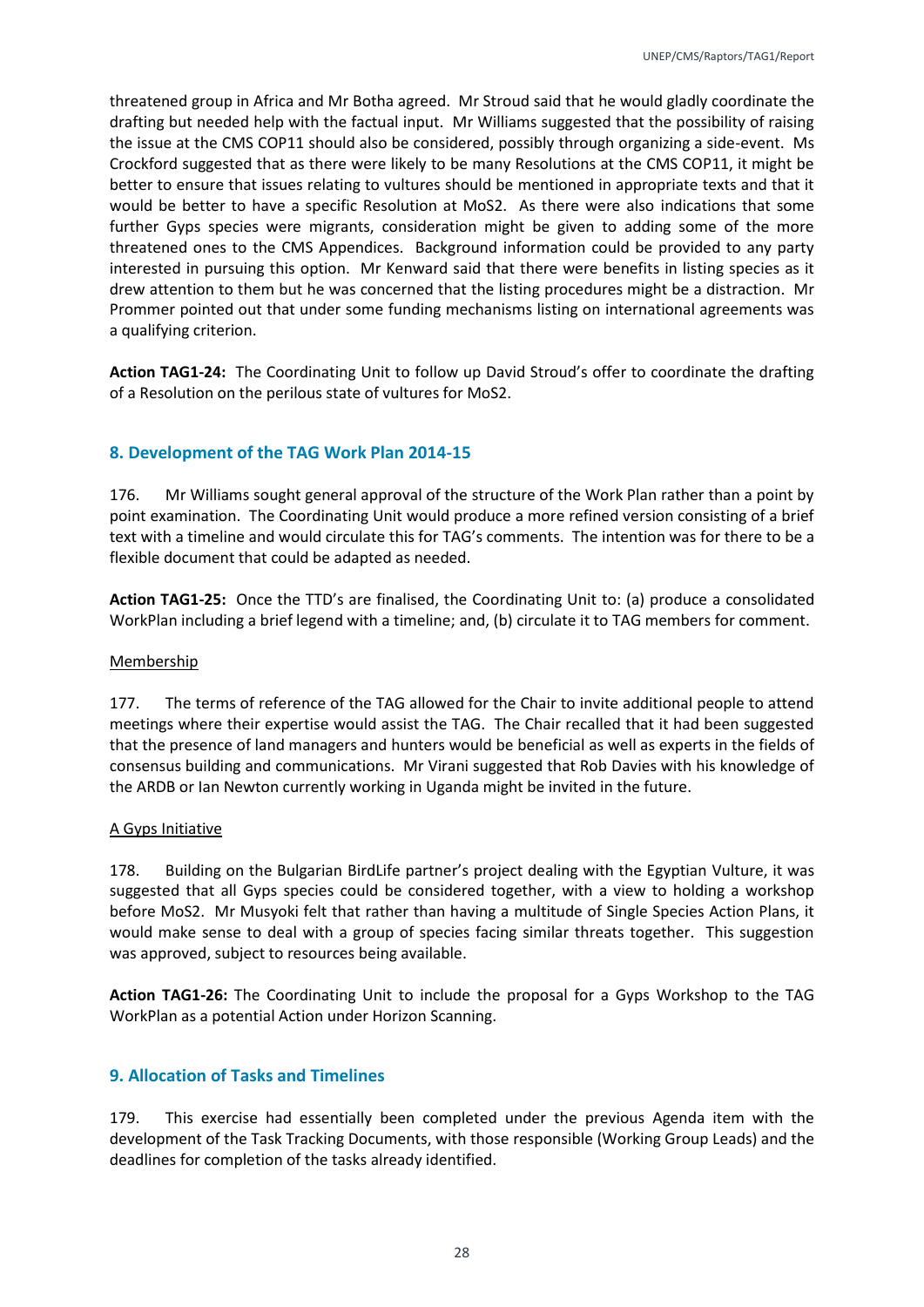## <span id="page-29-0"></span>**10. Online WorkSpace Training Session**

180. Ms Renell led a live demonstration of the features of the Raptors MoU Online WorkSpace. There were separate sections for the TAG, Sooty Falcon Working Group and Saker Falcon Task Force. Ms Renell explained how the Wiki facility worked and David Stroud said that this feature was still in its early days on the pioneering AEWA Workspace.

181. The Coordinating Unit would endeavour to have all the Task Tracking Documents posted on the WorkSpace by the end of January.

182. Members of the TAG were encouraged to use the Workspace and familiarise themselves on how it worked. Staff members at the Coordinating Unit were ready to provide guidance and help, including via telephone, as required.

## <span id="page-29-1"></span>**11. Closure of the Meeting**

183. As there was no 'Any Other Business' the Chair drew the proceedings to a close commenting that it had been a very productive meeting thanks to the good organization by the Coordinating Unit and the active participation of the TAG members. Thanks were expressed to the Scottish Government, SNH and Defra who had supported the meeting. Ideas for where the next meeting of the TAG, in about a year's time, might take place should be conveyed to the Coordinating Unit.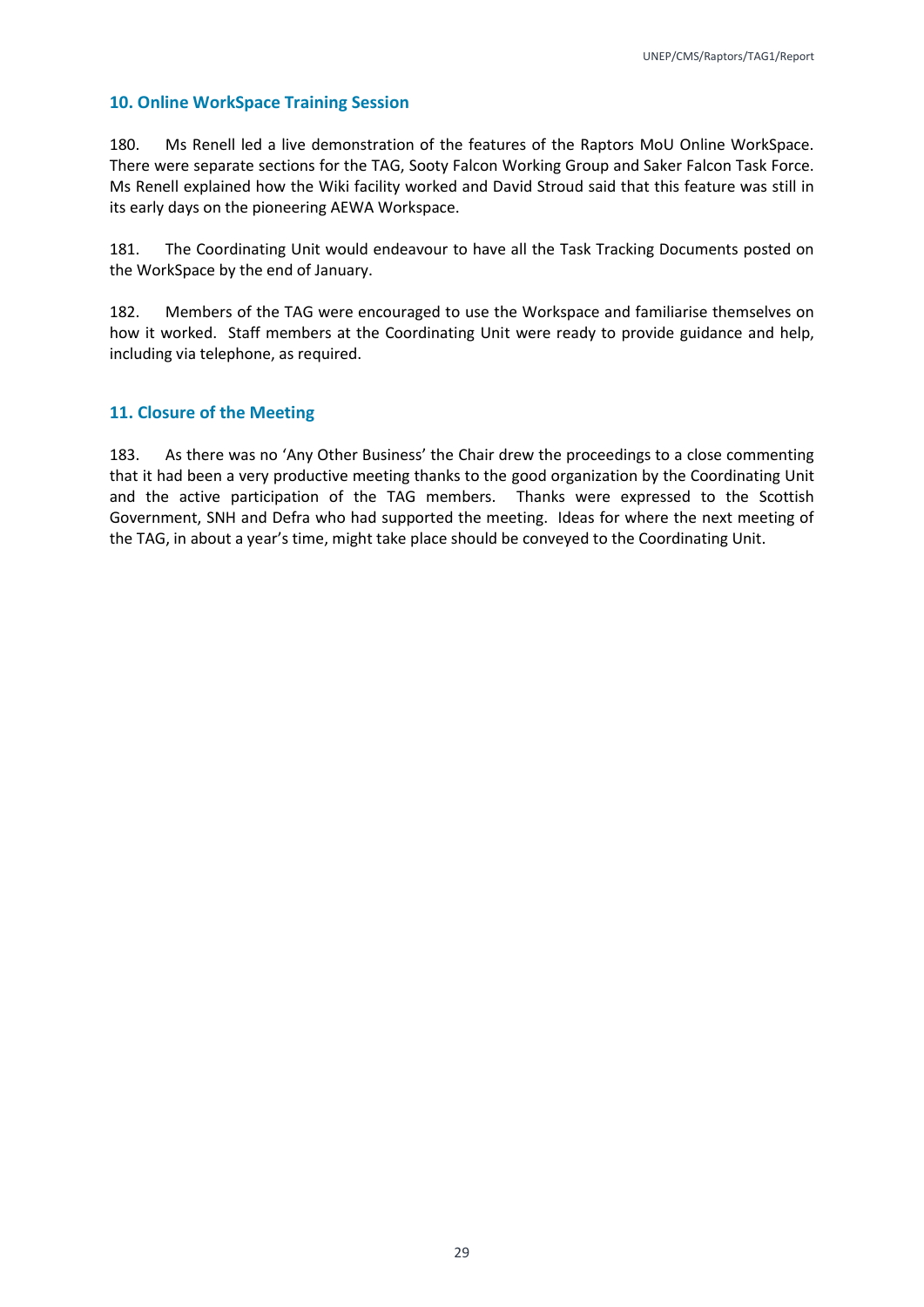#### <span id="page-30-0"></span>**Annex I: List of Participants**

#### **MEMBERS OF THE TECHNICAL ADVISORY GROUP**

Mr. Andre Botha Manager: Birds of Prey Programme Endangered Wildlife Trust Private Bag X11 Building K2, Pinelands Office park, Ardeer Road, Modderfontein 1609 Johannesburg South Africa Tel: +27829625725 [andreb@ewt.org.za](mailto:andreb@ewt.org.za)

Ms. Nicola Crockford RSPB International Species Policy Officer BirdLife International The Lodge SG19 2DL Sandy United Kingdom Tel: +44 1767 693072 [nicola.crockford@rspb.org.uk](mailto:nicola.crockford@rspb.org.uk)

Mr. Fernando Feas Board Member International Association of Falconry (IAF) Lagasca 36 28001 Madrid Spain Tel: +34609209212 [ffeasc@telefonica.net](mailto:ffeasc@telefonica.net)

Dr. Salim Javed Manager, Terrestrial Assessment & Conservation Environment Agency - Abu Dhabi Maroor Street P.O. Box 45553, Abu Dhabi United Arab Emirates Tel: +97126934711 [sjaved@ead.ae](mailto:sjaved@ead.ae)

Dr. Vicky Jones Senior Flyways Officer (Science) Birdlife International 1 Wellbrook Court, Girton Road CB30NA Cambridge United Kingdom Tel: +44 1223277318 [vicky.jones@birdlife.org](mailto:vicky.jones@birdlife.org)

Dr. Charles Mutua Ag. Head of Species Research Programs Kenya Wildlife Service Langata Road P.O. Box 40241 00100 Nairobi Kenya Tel: +254 722826911 [cmusyoki@kws.go.ke](mailto:cmusyoki@kws.go.ke)

Mr. Vibhu Prakash Dy. Director/Principal Scientist Bombay Natural History Society Hornbill House, S. B. Singh Road 400001 Mumbai India Tel/Fax: +91 1733264426 [vibhu.mathur@gmail.com](mailto:vibhu.mathur@gmail.com)

Mr. Mátyás Prommer MME/BirdLife Hungary Költő u.21. 1121 Budapest Hungary Tel: +36205531296 [prommer.matyas@mme.hu](mailto:prommer.matyas@mme.hu)

Mr. Lily Arison Rene de Roland National Director The Peregrine Fund Madagascar Project Lot Vr 58 Ter Fenomanana Mahazoarivo P.O. Box 4113 261 Antananarivo Madagascar Tel: +261 202221546/261337365719 [lilyarison@yahoo.fr](mailto:lilyarison@yahoo.fr)

Prof. Mohammed Shobrak Professor at University of Taif Al Haweyah Street P.O. Box 888 21974 Taif Saudi Arabia Tel/Fax: +966 12 7241880 [mshobrak@gmail.com](mailto:mshobrak@gmail.com)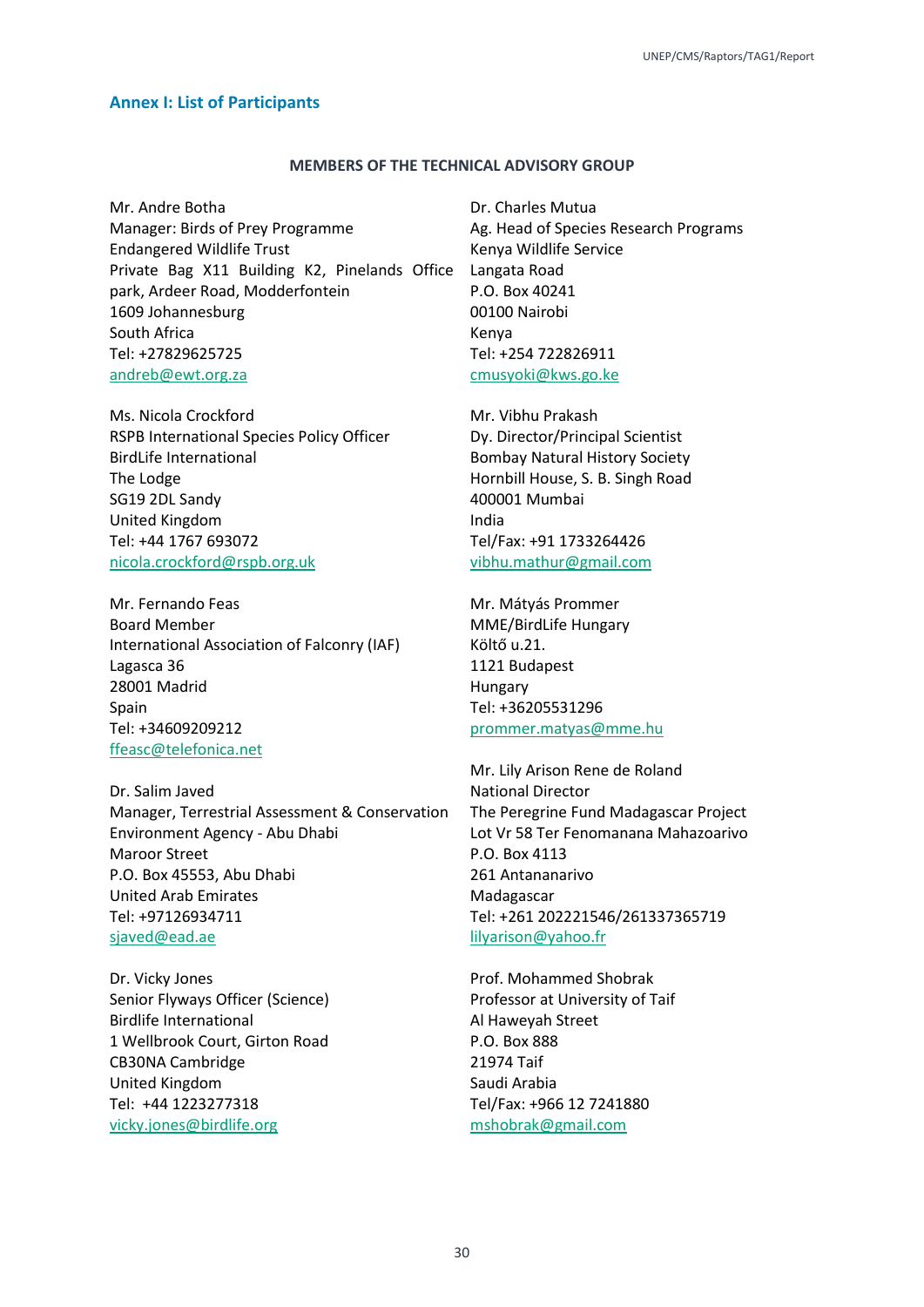Prof. Des Thompson Principal Adviser Scottish Natural Heritage Silvan House, 231 Corstorphine Road EH12 7AT Edinburgh United Kingdom Tel: +44 131 316 2630 [Des.Thompson@snh.gov.uk](mailto:Des.Thompson@snh.gov.uk)

Dr. Jari Valkama Senior Curator Finnish Museum of Natural History Pohjoinen Rautatiekatu 13

00100 Helsinki Finland Tel: +358 50 582 0572 [jari.valkama@helsinki.fi](mailto:jari.valkama@helsinki.fi)

Dr. Munir Virani Africa Program Director The Peregrine Fund P.O. Box 45111-00100 00100 Nairobi Kenya Tel: +254733748922 [tpf@africaonline.co.ke](mailto:tpf@africaonline.co.ke)

#### **OBSERVERS**

Mr. Hugh Dignon Head of Wildlife Management for the Scottish Government Wildlife Protected Areas, Directorate for Environment and Forestry The Scottish Government United Kingdom [Hugh.Dignon@scotland.gsi.gov.uk](mailto:Hugh.Dignon@scotland.gsi.gov.uk)

Dr. Borja Heredia Head of Avian Species Team CMS Secretariat Platz der Vereinten Nationen 53113 Bonn Germany Tel: +492288152422 [bheredia@cms.int](mailto:bheredia@cms.int)

Mr. Stuart Housden Director Royal Society for the Protection of Birds (RSPB) Scotland United Kingdom [stuart.housden@rspb.org.uk](mailto:stuart.housden@rspb.org.uk)

Prof. Robert Kenward Vice-chair (Europe) IUCN Sustainable Use and Livelihoods Specialist Group Stoborough Croft BH20 5AJ Wareham United Kingdom Tel: +447720843684 [reke@ceh.ac.uk](mailto:reke@ceh.ac.uk)

Mr. Stephen Murphy Ornithologist Natural England United Kingdom [Stephen.Murphy@naturalengland.org.uk](mailto:Stephen.Murphy@naturalengland.org.uk)

Mr. Paul Robertson Scottish Natural Heritage Leachkin Road Iv3 8NW United Kingdom Tel: +441463 725 265 [paul.robertson@snh.gov.uk](mailto:paul.robertson@snh.gov.uk)

Mr. Patrick Stirling-Aird Secretary Scottish Raptor Study Group Old Kippenross FK15 0LQ Dunblane United Kingdom Tel: +441786 824048 [pkstirlingaird@live.co.uk](mailto:pkstirlingaird@live.co.uk)

Mr. Øystein Størkersen Principal advisor Norwegian Environment Agency P.O.Box 5672 Sluppen Brattørkaia 15B 7485 Trondheim Norway Tel: +47 7358 0500 [oystein.storkersen@miljodir.no](mailto:oystein.storkersen@miljodir.no)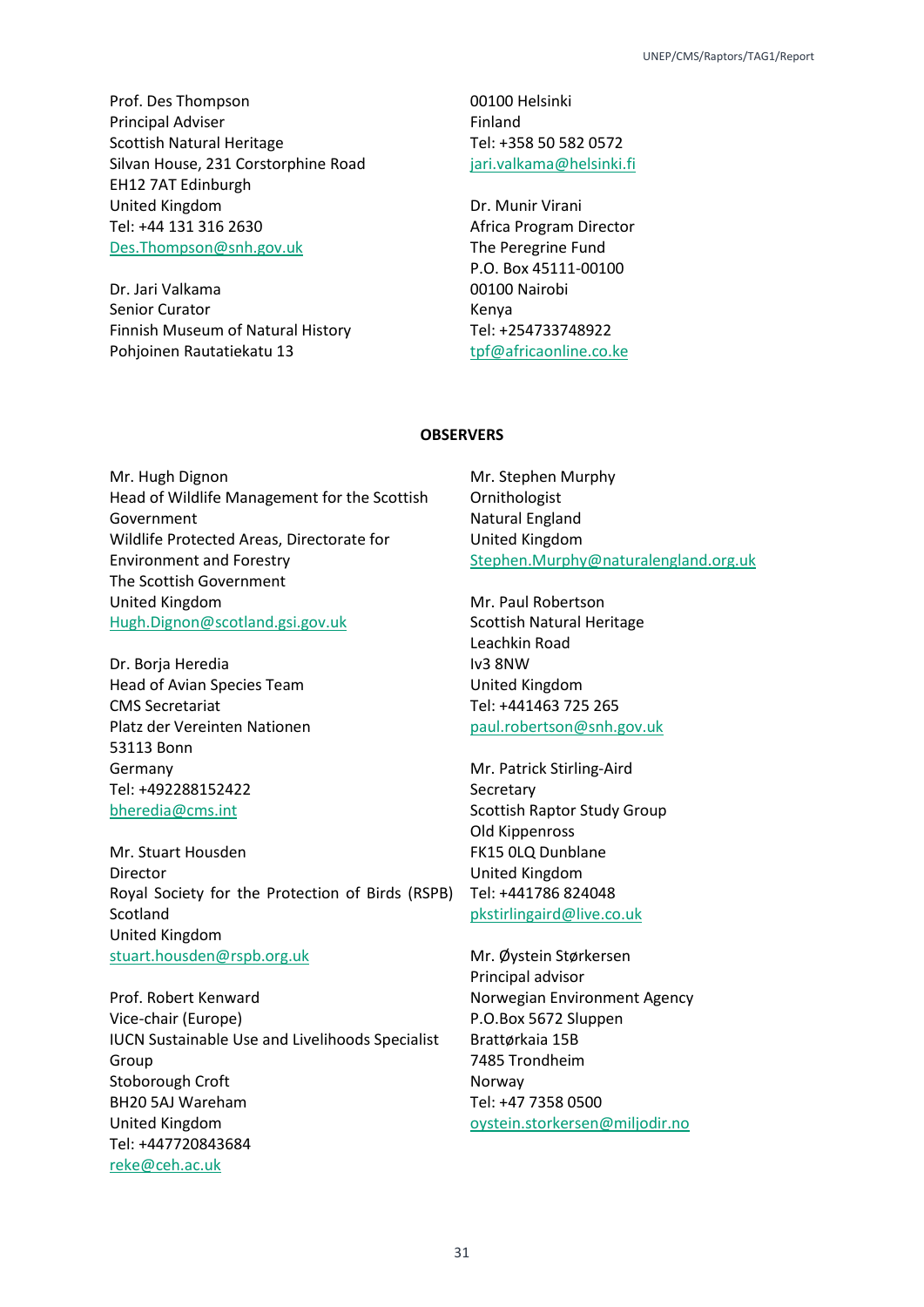Mr. David Stroud Senior Ornithologist Joint Nature Conservation Committee Monkstone House City Road PE1 1JY United Kingdom Tel: +44 1733 866810 [David.Stroud@jncc.gov.uk](mailto:David.Stroud@jncc.gov.uk)

#### **COORDINATING UNIT OF THE RAPTORS MOU**

CMS OFFICE - ABU DHABI c/o Environment Agency - Abu Dhabi P.O. Box 45553 Abu Dhabi, United Arab Emirates

Mr. Nick P. Williams Programme Officer (Birds of Prey - Raptors) Tel: + 97126934624 [nwilliams@cms.int](mailto:nwilliams@cms.int)

Ms. Jenny Renell Associate Programme Officer Tel: + 97126934523 [jrenell@cms.int](mailto:jrenell@cms.int)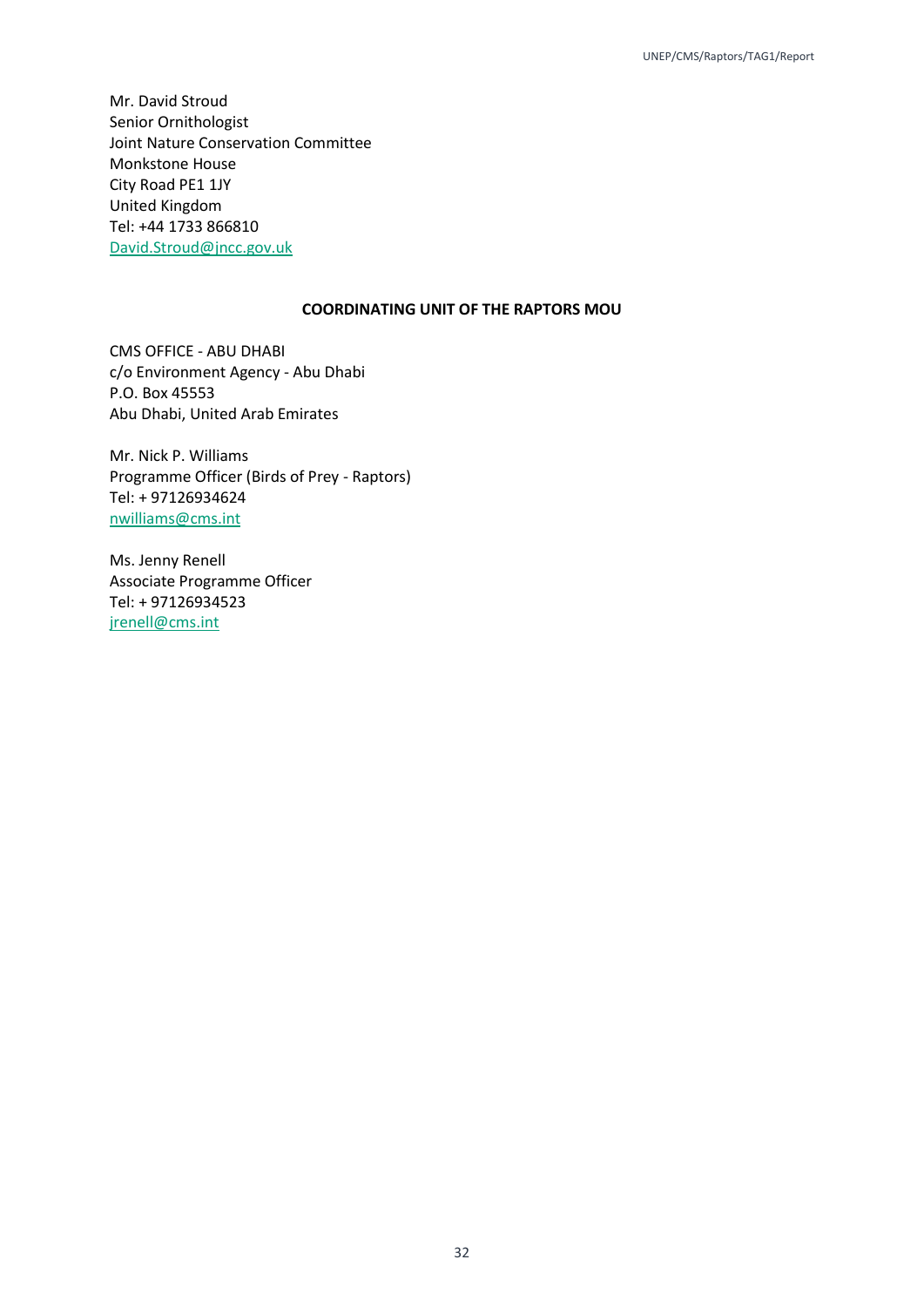#### <span id="page-33-0"></span>**Annex II: TAG1 Actions**

**Action TAG1-1:** In the future, to consider the possibility of establishing an alliance of 'Friends of the Raptors MoU' with the aim of enabling interested groups to engage with the MoU and contribute to its work.

**Action TAG1-2:** To adopt a pro-forma Task Tracking Document template as a means of organising and planning for TAG tasks, and to identify Working Groups and a Lead member for each task.

**Action TAG1-3**: Taxonomic issues: (a) To defer further consideration of the taxonomic issue until consideration at CMS CoP 11; (b) Post COP11, to re-assess implications of the wider taxonomy issue for the specific MoU listings; and, (c) To generally minimise TAG work on taxonomic issues as one where the direct conservation benefits are limited.

**Action TAG1-4**: To develop a revised List of Key Sites included in the Action Plan annexed to the Raptors MoU and for the Coordinating Unit to circulate this to Signatories for review.

**Action TAG1-5**: To establish a sub-group led by the representative of BirdLife International to collate evidence of the migratory status of African Vultures to consider the potential listing of the relevant species within the MoU (and CMS) Appendices.

**Action TAG1-6:** To develop a TAG WorkPlan, taking into account some of the aspects proposed by a representative from BirdLife International.

**Action TAG1-7:** To await the outcome of deliberations of the Saker Falcon Task Force before deciding whether or not any addional guidance on species reintroduction is required.

**Action TAG1-8**: The Coordinating Unit to ask the Lead of the 'Improvement of Protection' Working Group [Vicky Jones] to include listing of data relevant to threats for raptors in her groups activities.

**Action TAG1-9:** The Coordinating Unit to post on the Raptors MoU WorkSpace the CMS 'Guidelines for Mitigating the Conflict between Migratory Birds and Electricity Power Grids' and the CMS Res.10.11 'Power Lines and Migratory Birds'.

**Action TAG1-10:** Power Grids: (a) The Coordinating Unit to request the map of Hungary from Mátyás Prommer showing the network of power lines and important bird sites; and, (b) TAG Power Lines & Renewables Working Group to recommend a way for Signatories to develop and utilise maps for planning purposes that incorporate power line networks and IBAs.

**Action TAG1-11**: The Coordinating Unit to liaise with the CMS Secretariat to consider approaching IRENA as to the potential for an industry-supported workshop on energy impacts on migratory birds.

**Action TAG1-12**: The Coordinating Unit to work with the CMS Secretariat to encourage the Executive Secretary to write to USAID, welcoming the Power Africa Initiative, noting risks to migratory birds of expansion of African power-grids and highlighting opportunities to build-in best standards from the outset.

**Action TAG1-13:** The Coordinating Unit to encourage the CMS Family to work closely with the 'chemicals cluster' and continue its collaboration with the Bern Convention in Europe and beyond and continue to be proactive in promoting the threat to migratory raptors from poisoning.